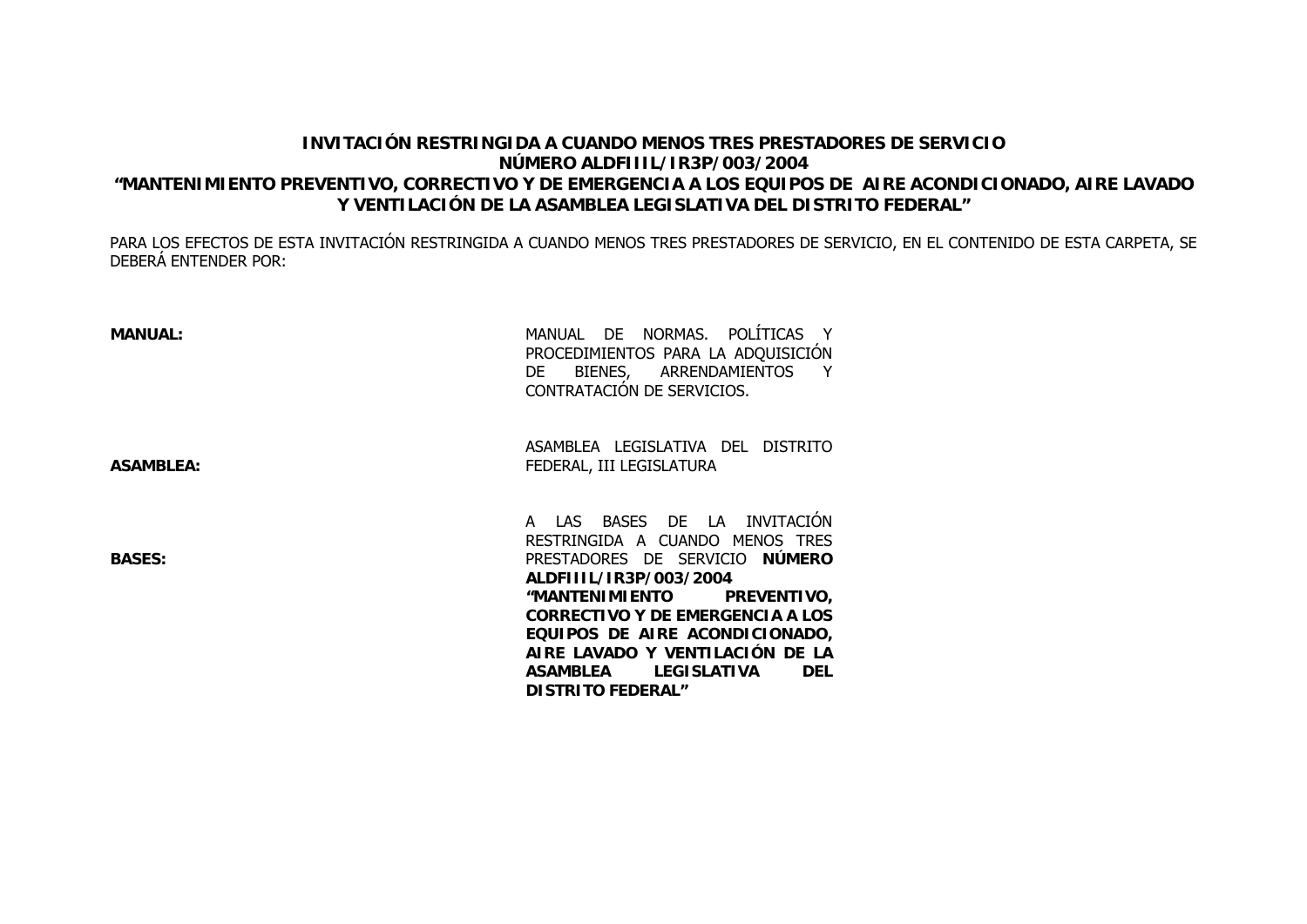| <b>PARTICIPANTE:</b> |  |  |  |  |  |  |  |
|----------------------|--|--|--|--|--|--|--|
|----------------------|--|--|--|--|--|--|--|

**PARTIDA:**

CADA UNA DE LAS PERSONAS MORALES Y FÍSICAS (CON ACTIVIDAD EMPRESARIAL) PARTICIPANTES DE ESTA INVITACIÓN.

EL SERVICIO QUE SE DESCRIBE COMO PARTIDA ÚNICA EN EL ANEXO TÉCNICO DE LAS BASES PARA EL **"MANTENIMIENTO PREVENTIVO, CORRECTIVO Y DE EMERGENCIA A LOS EQUIPOS DE AIRE ACONDICIONADO, AIRE LAVADO Y VENTILACIÓN DE LA ASAMBLEA LEGISLATIVA DEL DISTRITO FEDERAL"**

## **INVITACIÓN:**

INVITACIÓN RESTRINGIDA

LA ASAMBLEA LEGISLATIVA DEL DISTRITO FEDERAL III LEGISLATURA, POR CONDUCTO DEL OFICIAL MAYOR, **LIC. HEGEL CORTÉS MIRANDA**, DE CONFORMIDAD A LO ESTABLECIDO POR EL ARTÍCULO 134 EN SU PRIMER PÁRRAFO DE LA CONSTITUCIÓN POLÍTICA DE LOS ESTADOS UNIDOS MEXICANOS; ARTICULO 57 FRACCIÓN I DEL REGLAMENTO PARA EL GOBIERNO INTERIOR DE ESTE ÓRGANO LEGISLATIVO; A LOS PUNTOS IV, INCISO 10 DE LAS POLÍTICAS GENERALES DEL MANUAL DE NORMAS, POLÍTICAS Y PROCEDIMIENTOS PARA LA ADQUISICIÓN DE BIENES, ARRENDAMIENTOS Y CONTRATACIÓN DE SERVICIOS, A TRAVÉS DE SU DIRECCIÓN GENERAL DE ADMINISTRACIÓN Y DIRECCIÓN DE ADQUISICIONES E INVENTARIOS; INVITA A PARTICIPAR A TODOS LOS INTERESADOS EN LA **INVITACIÓN RESTRINGIDA A CUANDO MENOS TRES PRESTADORES DE SERVICIO NÚMERO ALDFIIIL/IR3P/003/2004 "MANTENIMIENTO PREVENTIVO, CORRECTIVO Y DE EMERGENCIA A LOS EQUIPOS DE AIRE ACONDICIONADO, AIRE LAVADO Y VENTILACIÓN DE LA ASAMBLEA LEGISLATIVA DEL DISTRITO FEDERAL"**, UBICADA EN LA CALLE DE GANTE NÚMERO 15, 3ER. PISO, COLONIA CENTRO, DELEGACIÓN CUAUHTÉMOC C.P. 06010, D.F., CON TELÉFONO 5512-6889, BAJO LAS SIGUIENTES:

## **B A S E S**

### **1. OBJETO DE LA INVITACIÓN:**

LA PRESENTE INVITACIÓN TIENE COMO OBJETO OBTENER EN BENEFICIO DE LA ASAMBLEA LAS MEJORES CONDICIONES DE PRECIO, CALIDAD Y OPORTUNIDAD PARA EL **"MANTENIMIENTO PREVENTIVO, CORRECTIVO Y DE EMERGENCIA A LOS EQUIPOS DE AIRE ACONDICIONADO, AIRE LAVADO Y VENTILACIÓN DE LA ASAMBLEA LEGISLATIVA DEL DISTRITO FEDERAL".**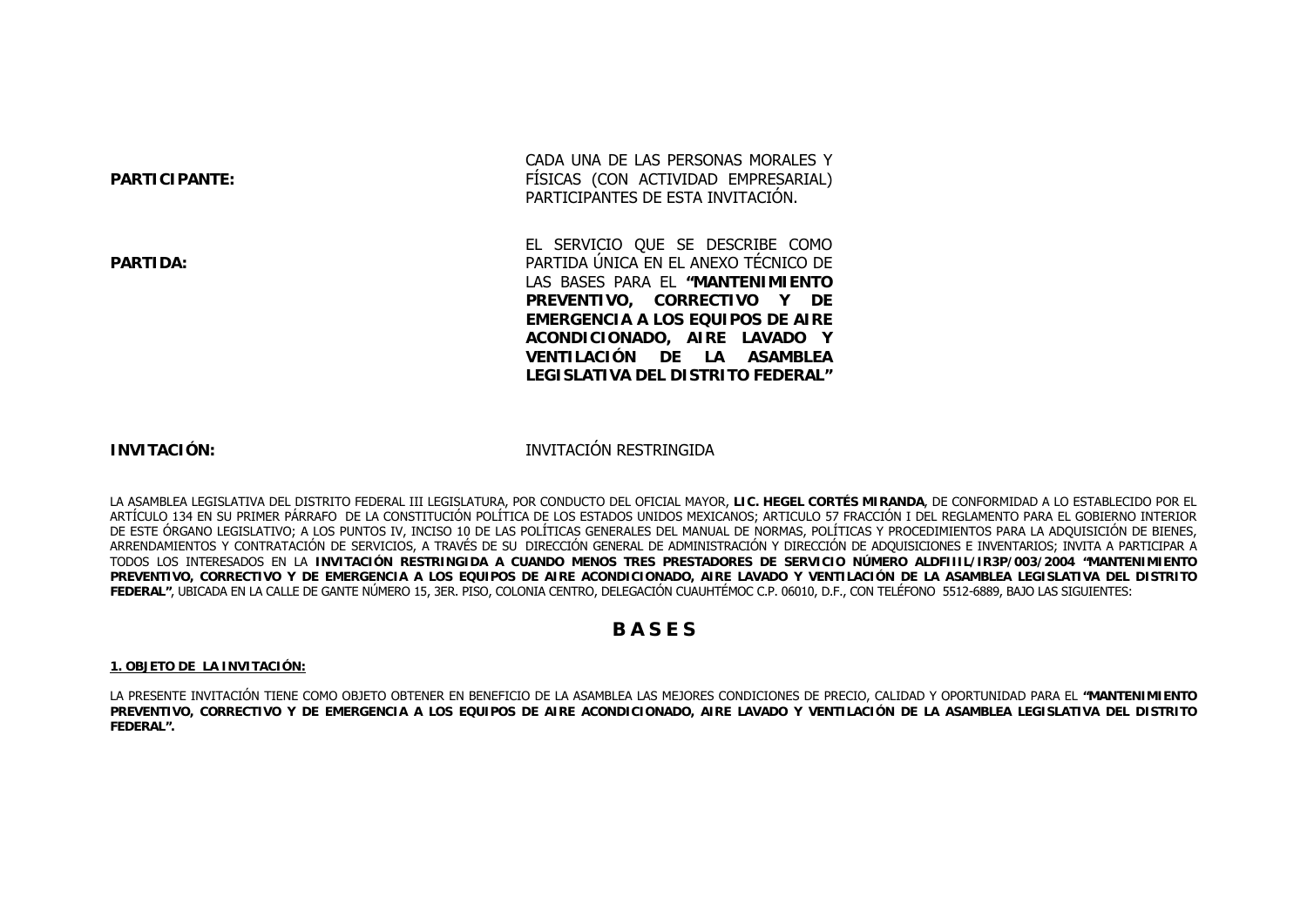LA INFORMACIÓN ESPECÍFICA Y COMPLETA RESPECTO DEL SERVICIO A CONTRATAR POR PARTE DE LA ASAMBLEA LEGISLATIVA EN EL **"MANTENIMIENTO PREVENTIVO, CORRECTIVO Y DE EMERGENCIA A LOS EQUIPOS DE AIRE ACONDICIONADO, AIRE LAVADO Y VENTILACIÓN DE LA ASAMBLEA LEGISLATIVA DEL DISTRITO FEDERAL",** SE SEÑALAN EN EL ANEXO TÉCNICO DE LAS BASES, CONDICIONES, CARACTERÍSTICAS Y DESCRIPCIONES QUE DEBERÁN SER PROPORCIONADAS POR LOS PRESTADORES DE SERVICIO.

## **2. INSTRUCCIONES PARA PODER PARTICIPAR**

- **2.1.** SOLO PODRÁN PARTICIPAR PRESTADORES DE SERVICIOS EN CALIDAD DE PERSONAS FÍSICAS (CON ACTIVIDAD EMPRESARIAL) Y/O MORALES DE NACIONALIDAD MEXICANA, QUE ACREDITEN HABER RECIBIDO LA INVITACIÓN POR PARTE DE ESTA ASAMBLEA.
- **2.2. LAS PROPUESTAS TÉCNICAS, PROPUESTAS ECONÓMICAS Y DOCUMENTACIÓN LEGAL Y ADMINISTRATIVA QUE PRESENTEN LOS PARTICIPANTES DEBERÁN ELABORARSE DE ACUERDO A LO SIGUIENTE:**
	- **2.2.1** SER DIRIGIDAS AL OFICIAL MAYOR DE LA ASAMBLEA, LICENCIADO HEGEL CORTÉS MIRANDA, CON ATENCIÓN A LA DIRECCIÓN DE ADQUISICIONES E INVENTARIOS.
	- **2.2.2** LA PROPUESTA TÉCNICA, ECONÓMICA Y DOCUMENTACIÓN LEGAL Y ADMINISTRATIVA DEBERÁN ENTREGARSE EN TRES SOBRES CERRADOS POR SEPARADO DE MANERA INVIOLABLE, EL **DÍA CUATRO (04) DE FEBRERO DE 2004 A LAS 17:00 HORAS** EN LA DIRECCIÓN DE ADQUISICIONES E INVENTARIOS, UBICADA EN LA CALLE DE GANTE NÚMERO 15, 3ER. PISO, COLONIA CENTRO, DELEGACIÓN CUAUHTÉMOC C.P. 06010, D.F., Y DEBERÁN ESTAR MECANOGRAFIADAS O FORMULADAS EN COMPUTADORA, EN PAPEL MEMBRETEADO DE LA EMPRESA, SIN TACHADURAS O ENMENDADURAS Y EN IDIOMA ESPAÑOL. LOS DATOS DE SU PROPUESTA ECONÓMICA Y PROPUESTA TÉCNICA DEBERÁN ESTAR DESCRITOS EN MONEDA NACIONAL Y EN SU CASO, EN UNIDADES DEL SISTEMA MÉTRICO DECIMAL.
	- **2.2.3** CONTENER EN LAS HOJAS QUE CORRESPONDA Y SE REQUIERA EL NOMBRE COMPLETO Y LA FIRMA DEL REPRESENTANTE LEGAL, LAS CUALES DEBERÁN SER ELABORADAS CUMPLIENDO TODOS Y CADA UNO DE LOS REQUISITOS SEÑALADOS EN LOS DIVERSOS PUNTOS DE ESTAS BASES.
	- **2.2.4**LAS PROPUESTAS DEBERÁN PRESENTARSE FOLIADAS, SIN QUE SEA MOTIVO DE DESCALIFICACIÓN LA OMISIÓN EN ALGUNAS DE LAS HOJAS DE SUS PROPUESTAS.
	- **2.2.5** SE HACE SABER A LOS PARTICIPANTES, QUE BAJO NINGUNA CIRCUNSTANCIA SE PODRÁN NEGOCIAR LAS CONDICIONES CONTENIDAS EN ESTAS BASES O EN LAS PROPUESTAS QUE SEAN PRESENTADAS.
	- **2.2.6** LOS PARTICIPANTES DEBERÁN INDICAR LA DESCRIPCIÓN COMPLETA DE LOS SERVICIOS QUE OFRECEN, LAS PROPUESTAS TÉCNICAS DEBERÁN SEÑALAR CLARAMENTE Y A DETALLE SUS CARACTERÍSTICAS ESENCIALES, LA PROPUESTA ECONÓMICA DEBERÁ SEÑALAR LAS CONDICIONES DE PAGO Y VIGENCIA DE SU COTIZACIÓN.
	- **2.2.7** TODOS LOS REQUISITOS Y CONDICIONES SEÑALADAS EN ESTAS BASES SON OBLIGATORIOS Y SU INCUMPLIMIENTO DE CUALQUIER MANERA, PODRÁ SER MOTIVO DE DESCALIFICACIÓN POR PARTE DE LA ASAMBLEA, RESERVÁNDOSE ÉSTA EL DERECHO DE SU APLICACIÓN, SIEMPRE Y CUANDO EL CRITERIO TOMADO SE DETERMINE DE IGUAL FORMA PARA TODOS LOS PARTICIPANTES.
	- **2.2.8** NO SERÁ MOTIVO DE DESCALIFICACIÓN LA OMISIÓN DE PRESENTAR REQUISITOS QUE NO AFECTEN EN LO SUBSTANCIAL EL CONTENIDO DE LAS PROPUESTAS Y QUE NO PROPICIEN ERROR O CONFUSIÓN PARA LA VALORACIÓN DE LAS MISMAS POR PARTE DE LA CONVOCANTE.

## **3. CONDICIONES GENERALES:**

**3.1. PLAZO DE REALIZACIÓN DEL SERVICIO:**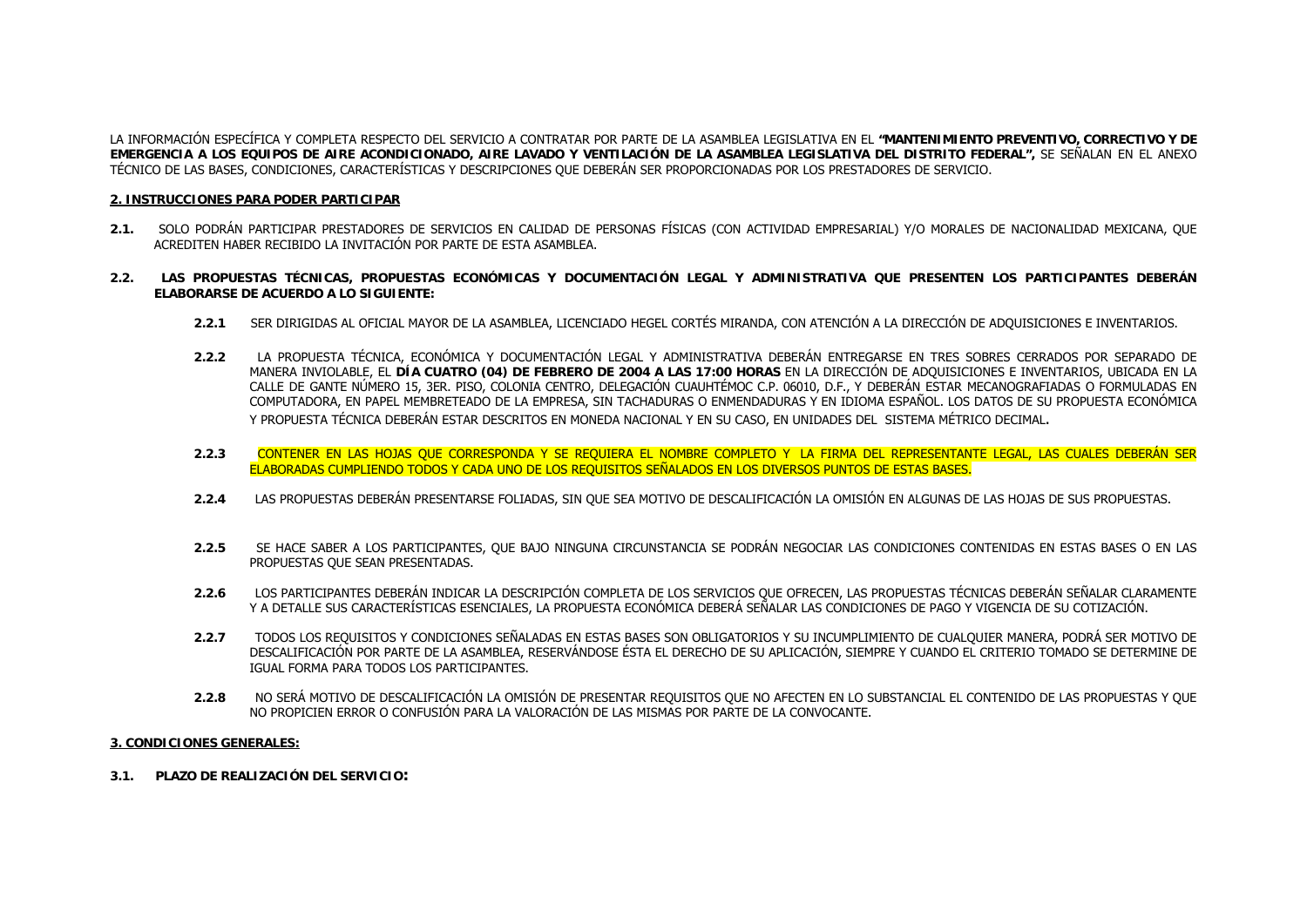EL PARTICIPANTE QUE RESULTE GANADOR, DEBERÁ DE PROCEDER A SUMINISTRAR EL MANTENIMIENTO PREVENTIVO, CORRECTIVO Y DE EMERGENCIA A LOS EQUIPOS DE AIRE ACONDICIONADO, AIRE LAVADO Y VENTILACIÓN OBJETO DE LA PRESENTE INVITACIÓN, DENTRO DEL PERIODO COMPRENDIDO DEL **10 DE FEBRERO AL 31 DE DICIEMBRE DE 2004** Y DEBERÁN DE COMPRENDER TODAS LAS ESPECIFICACIONES QUE SE MENCIONAN EN EL ANEXO TÉCNICO DE LAS PRESENTES BASES.

**3.1.1** EL INCUMPLIMIENTO EN LA REALIZACIÓN DEL SERVICIO SERÁ MOTIVO DE APLICACIÓN DE UNA PENA CONVENCIONAL Y EN SU CASO, RESCISIÓN DEL CONTRATO.

## **3.2 LA FIRMA DEL CONTRATO:**

EL PARTICIPANTE AL QUE SE LE ADJUDIQUE EL CONTRATO, DEBERÁ ACUDIR A LA DIRECCIÓN DE ADQUISICIONES E INVENTARIOS, UBICADA EN LA CALLE DE ISABEL LA CATÓLICA NÚMERO TREINTA Y TRES, SEXTO PISO, COLONIA CENTRO, DELEGACIÓN CUAUHTÉMOC, CÓDIGO POSTAL 06010, DENTRO DEL TERMINO DE **DIEZ (10) NATURALES** POSTERIORES A LA COMUNICACIÓN DE FALLO PARA PROCEDER A LA FIRMA DEL CONTRATO, Y CONFORME A LO SEÑALADO EN EL ANEXO TÉCNICO DE LAS BASES

**EL PARTICIPANTE QUE NO FIRME EL CONTRATO POR CAUSAS IMPUTABLES A ÉL MISMO, DENTRO DEL PLAZO ESTABLECIDO, SERÁ SANCIONADO EN LOS TÉRMINOS DE LA NORMATIVIDAD VIGENTE.**

## **3.3 LUGAR DE REALIZACIÓN DEL SERVICIO:**

LOS LUGARES DE REALIZACIÓN DEL SERVICIO OBJETO DE ESTA INVITACIÓN, SE SEÑALAN EN EL ANEXO TÉCNICO DE ESTAS BASES, TENIENDO COMO DOMICILIO FISCAL LA CALLE DE DONCELES S/N ESQ. ALLENDE, COLONIA CENTRO, DELEGACIÓN CUAUHTÉMOC, C.P. 06010

## **3.4 FIRMEZA DE LOS PRECIOS:**

LOS PRECIOS QUE SEAN PROPUESTOS POR LOS PARTICIPANTES DEBERÁN DE SER FIJOS, HASTA EL TOTAL CUMPLIMIENTO DEL CONTRATO Y COTIZARSE EN MONEDA NACIONAL.

## **3.5 CALIDAD Y GARANTÍA DEL SERVICIO:**

PARA EL MANTENIMIENTO PREVENTIVO, CORRECTIVO Y DE EMERGENCIA A LOS EQUIPOS DE AIRE ACONDICIONADO, AIRE LAVADO Y VENTILACIÓN EL PRESTADOR DE SERVICIOS DEBERÁ OBLIGARSE A:

- QUE LOS MATERIALES Y REFACCIONES QUE SEAN EMPLEADOS CON MOTIVO DEL **SERVICIO DE MANTENIMIENTO PREVENTIVO, CORRECTIVO Y DE EMERGENCIA A LOS EQUIPOS DE AIRE ACONDICIONADO, AIRE LAVADO Y VENTILACIÓN**, DEBERÁN DE CUMPLIR CON LAS ESPECIFICACIONES Y DESCRIPCIONES DETALLADAS EN EL **ANEXO TÉCNICO DE LAS PRESENTES BASES.**
- QUE TODAS LAS REFACCIONES SEAN NUEVAS Y 100% ORIGINALES.
- $\bullet$  LA GARANTÍA DE LAS REFACCIONES EMPLEADAS, DEBERÁ COMPRENDER UN PERÍODO MÍNIMO DE UN AÑO, DICHA GARANTÍA DEBERÁ DE ESPECIFICARSE POR ESCRITO, E INCLUIRSE EN EL SOBRE DE SU PROPUESTA TÉCNICA.

#### **3.6ANTICIPOS:**

PARA LA REALIZACIÓN DE LOS SERVICIOS MOTIVO DE LA PRESENTE INVITACIÓN RESTRINGIDA NO SE OTORGARÁ ANTICIPO ALGUNO.

#### **3.7FORMA DE PAGO:**

EL PAGO SE EFECTUARÁ POR MENSUALIDAD VENCIDA A TRAVÉS DEL SISTEMA ESTABLECIDO POR LA TESORERÍA GENERAL A LOS 20 DÍAS HÁBILES, DESPUÉS DE PRESENTADA LA FACTURA, DEBIDAMENTE VALIDADA POR LA DIRECCIÓN GENERAL DE SERVICIOS.

## **3.8 IMPUESTOS Y OTROS GASTOS:**

LOS IMPUESTOS, GASTOS DE TRANSPORTE Y SEGUROS QUE SE GENEREN CON MOTIVO DE ESTA INVITACIÓN, SERÁN PAGADOS POR EL PRESTADOR DE SERVICIOS A QUIEN SE LE ADJUDIQUE EL CONTRATO.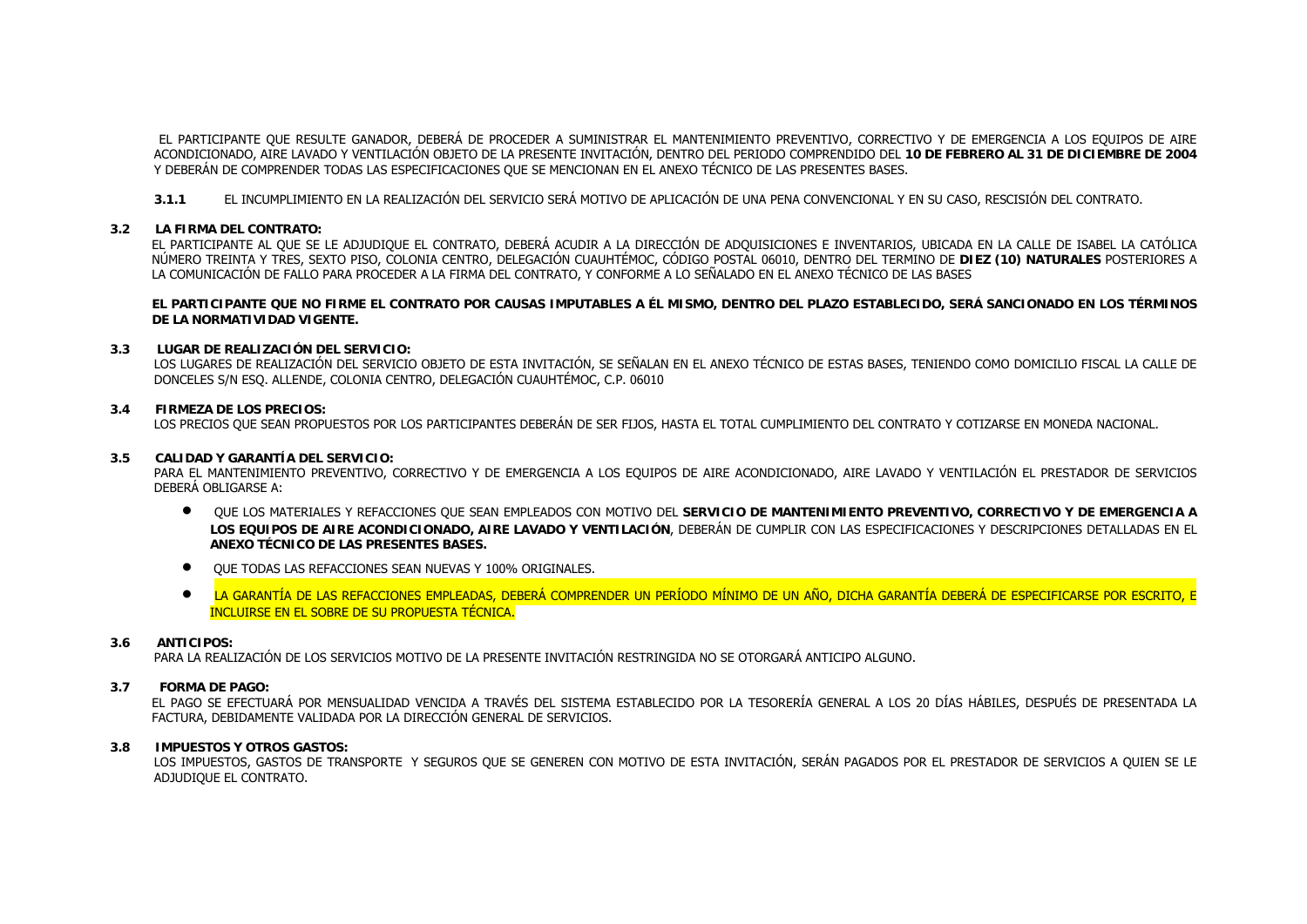#### **3.9EVALUACIÓN DE LAS PROPUESTAS:**

- **3.9.1** LA EVALUACIÓN DE LAS PROPUESTAS SE HARÁ MEDIANTE UN ANÁLISIS COMPARATIVO DE MANERA EQUIVALENTE Y EQUITATIVA DE LA DOCUMENTACIÓN LEGAL, CAPACIDAD ADMINISTRATIVA, FINANCIERA Y TÉCNICA, CONSIDERANDO ACEPTADAS PARA CONTINUAR PARTICIPANDO TODAS AQUELLAS QUE CUMPLAN CON **TODOS LOS DOCUMENTOS Y REQUISITOS** ESTABLECIDOS EN ESTAS BASES.
- **3.9.2 SI ALGÚN LICITANTE NO PRESENTA TODA LA DOCUMENTACIÓN LEGAL Y ADMINISTRATIVA A QUE SE REFIERE EL NUMERAL 5, QUEDARÁ DESCALIFICADO Y NO PODRÁ ACUDIR POR NINGÚN MOTIVO, A LAS ETAPAS POSTERIORES A AQUELLA QUE DIO ORIGEN A SU DESCALIFICACIÓN DENTRO DEL PROCEDIMIENTO. POR LOS QUE RESPECTA A SU PROPUESTA TÉCNICA Y PROPUESTA ECONÓMICA, ESTÁS LE SERÁN DEVUELTAS A LOS 15 DÍAS NATURALES POSTERIORES A LA EMISIÓN DEL FALLO.**
- **3.9.3** ASIMISMO, SE LEVANTARÁ UN ACTA EN EL QUE SE SEÑALARÁ A LOS PARTICIPANTES QUE CUMPLIERON O INCUMPLIERON CON LA DOCUMENTACIÓN LEGAL Y ADMINISTRATIVA SOLICITADA, SEÑALANDO LAS OFERTAS TÉCNICAS ACEPTADAS Y LAS DESECHADAS, LOS MOTIVOS CONCRETOS PARA SU DESECHAMIENTO Y LOS PARTICIPANTES QUE NO CUMPLIERON CON LA TOTALIDAD DE LO SOLICITADO EN LAS BASES.
- **3.9.4** DE CONSIDERARSE NECESARIO LA ASAMBLEA REALIZARÁ VISITAS EN CUALQUIER MOMENTO DEL PROCESO A LAS OFICINAS E INSTALACIONES DE LOS PARTICIPANTES PARA VERIFICAR LA VERACIDAD DE LA INFORMACIÓN PROPORCIONADA**.** ASIMISMO, SE PODRÁ REQUERIR EN CUALQUIER MOMENTO, POR ESCRITO, QUE LOS LICITANTES ACLAREN SUS PROPUESTAS, SI ESTO FUERA NECESARIO PARA REALIZAR LA EVALUACIÓN. SE CONSIDERARÁN ELEGIBLES AQUELLOS PARTICIPANTES QUE CUENTEN CON SU DOCUMENTACIÓN LEGAL Y ADMINISTRATIVA, ASÍ COMO LA CAPACIDAD TÉCNICA Y ECONÓMICA SUFICIENTE PARA EL MANTENIMIENTO PREVENTIVO, CORRECTIVO Y DE EMERGENCIA A LOS EQUIPOS DE AIRE ACONDICIONADO, AIRE LAVADO Y VENTILACIÓN Y QUE ES OBJETO DE ESTA INVITACIÓN.
- **3.9.5**EN LA EVALUACIÓN DE LAS PROPOSICIONES, EN NINGÚN CASO, PODRÁN UTILIZARSE MECANISMOS DE PUNTOS O PORCENTAJES.
- **3.9.6** SI PARA LA PARTIDA ÚNICA QUE ES MOTIVO DE ESTA INVITACIÓN, DOS O MÁS PARTICIPANTES CUBREN LAS CONDICIONES TÉCNICAS, ADMINISTRATIVAS Y LEGALES REQUERIDAS POR LA ASAMBLEA, SE ASIGNARÁ EL CONTRATO A QUIEN PRESENTE LA PROPUESTA ECONÓMICA MÁS BAJA.
- **3.9.7** SI COMO RESULTADO DE LA EVALUACIÓN ECONÓMICA SE OBTUVIERA UN EMPATE EN EL PRECIO DE DOS O MÁS PROPUESTAS, LA ADJUDICACIÓN SE EFECTUARÁ EN FAVOR DEL PRESTADOR DE SERVICIOS QUE RESULTE GANADOR DEL SORTEO MANUAL POR INSACULACIÓN QUE CELEBRE LA ASAMBLEA EN EL PROPIO ACTO DE FALLO, EL CUAL CONSISTIRÁ EN LA PARTICIPACIÓN DE UN BOLETO POR CADA PROPUESTA QUE RESULTE EMPATADA Y DEPOSITADOS EN UNA URNA, DE LA QUE SE EXTRAERÁ EL BOLETO DEL PARTICIPANTE GANADOR.
- **3.9.8** DE EXISTIR ERRORES ARITMÉTICOS EN LAS PROPUESTAS, SE PROCEDERÁ DE LA SIGUIENTE MANERA:
	- ♦ SI EXISTE UNA DISCREPANCIA ENTRE EL PRECIO UNITARIO Y EL PRECIO TOTAL QUE RESULTE DE MULTIPLICAR EL PRECIO UNITARIO POR LAS CANTIDADES CORRESPONDIENTES, PREVALECERÁ EL PRECIO UNITARIO Y EL PRECIO TOTAL SERÁ CORREGIDO.
	- ♦ SI EXISTE UNA DISCREPANCIA ENTRE PALABRAS Y CIFRAS, PREVALECERÁ EL MONTO EXPRESADO EN PALABRAS.
	- ♦ SI EL PARTICIPANTE EN AMBOS CASOS NO ACEPTA LA CORRECCIÓN, SU PROPUESTA SERÁ RECHAZADA, SIN RESPONSABILIDAD PARA LA ASAMBLEA LEGISLATIVA DEL DISTRITO FEDERAL.
- **3.10 ADJUDICACIÓN DEL CONTRATO:**
	- **3.10.1**EL CONTRATO QUE SE DERIVE DE ESTA INVITACIÓN, SE FINCARÁ POR CUENTA DE LA ASAMBLEA, CONSIDERANDO LOS SIGUIENTES CRITERIOS: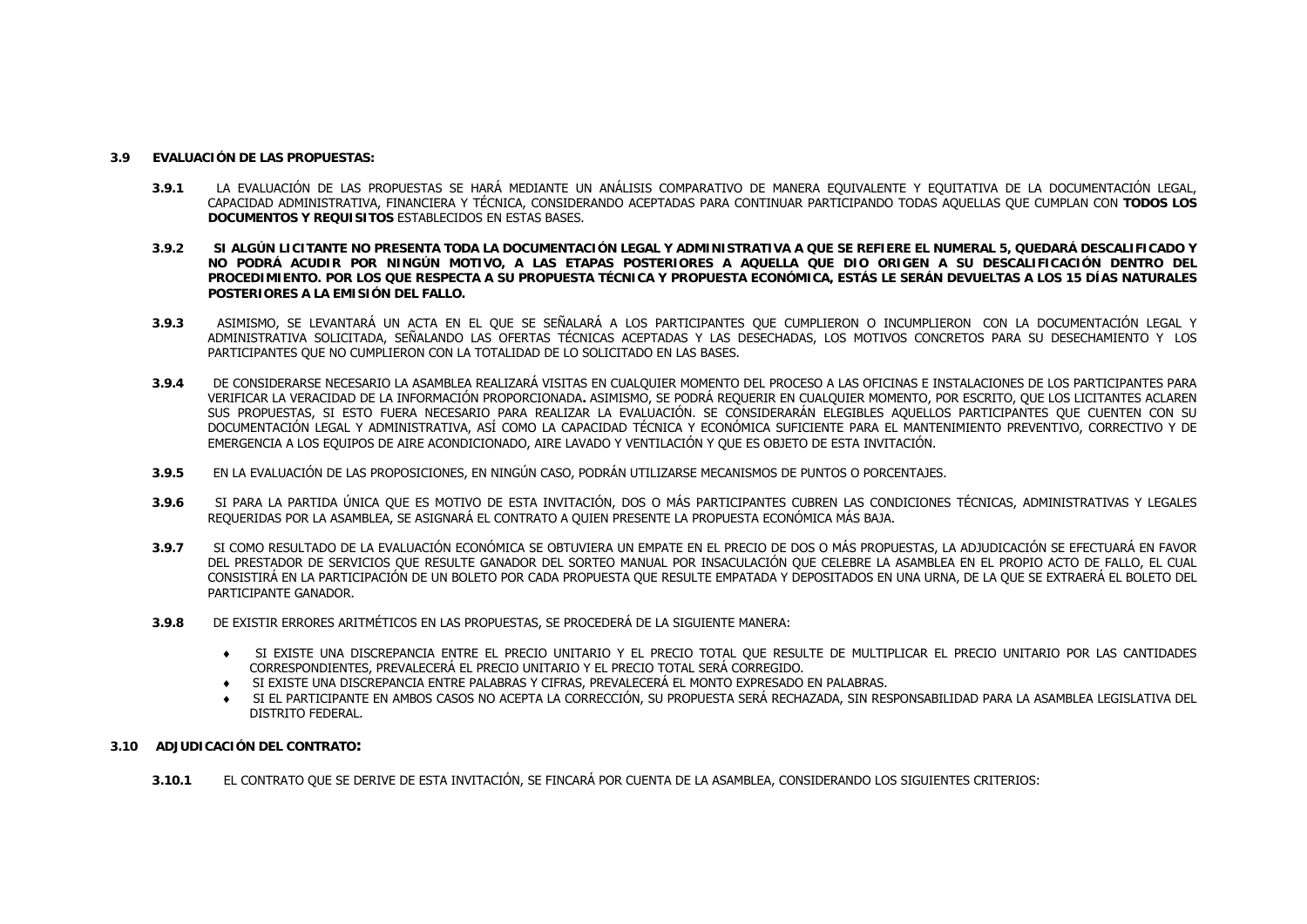- ♦ LAS PROPUESTAS TÉCNICAS Y ECONÓMICAS DE LOS PARTICIPANTES DEBERÁN INCLUIR TODA LA INFORMACIÓN, DOCUMENTOS Y REQUISITOS ESTABLECIDOS EN ESTAS BASES Y SUS ANEXOS.
- ♦ CUMPLIDO EL PUNTO ANTERIOR, SE ELEGIRÁ AL PARTICIPANTE QUE DE MANERA ESTRICTA CUMPLA LAS CONDICIONES TÉCNICAS Y ECONÓMICAS; ASÍ COMO CON LA DOCUMENTACIÓN DE CARÁCTER LEGAL Y ADMINISTRATIVA REQUERIDA POR LA ASAMBLEA, Y PRESENTE LAS GARANTÍAS EXIGIDAS.
- ♦ LA ASAMBLEA EMITIRÁ UN DICTAMEN EN EL QUE SE SUSTENTE EL FALLO, EXPONIENDO EL ANÁLISIS DE LAS PROPUESTAS ADMITIDAS Y SE HARÁ MENCIÓN DE LAS PROPUESTAS DESECHADAS Y SUS CAUSAS; DE CONFORMIDAD CON LA NORMATIVIDAD VIGENTE.

## **3.11 FALLO DE LA PROPUESTA ECONÓMICA:**

EL FALLO SE HARÁ DEL CONOCIMIENTO DE TODOS LOS PARTICIPANTES QUE LLEGUEN A ÉSTA ETAPA FINAL, SESIÓN QUE SE CELEBRARÁ EL DÍA **DIEZ (10) DE FEBRERO DE 2004 A LAS 17:00 HORAS** EN LA SALA DE JUNTAS DE LA DIRECCIÓN DE ADQUISICIONES E INVENTARIOS, UBICADA EN LA CALLE DE GANTE NÚMERO 15, 3ER. PISO, COLONIA CENTRO, DELEGACIÓN CUAUHTÉMOC C.P. 06010, D.F., EN EL QUE SE DARÁ A CONOCER EL NOMBRE DEL PARTICIPANTE GANADOR POR HABER PRESENTADO LAS MEJORES CONDICIONES PARA LA CONVOCANTE, DE IGUAL FORMA, SE ENTREGARÁ EL MISMO DÍA Y POR SEPARADO A CADA PRESTADOR DE SERVICIOS UN ESCRITO EN EL QUE SE EXPLIQUEN LAS RAZONES POR LAS CUALES SU PROPUESTA NO RESULTO GANADORA O LOS MOTIVOS, POR LOS CUALES EN SU CASO HAYA SIDO RECHAZADA PROCEDIENDO DE ACUERDO A LA NORMATIVIDAD VIGENTE. ASIMISMO, EL FALLO PODRÁ SER DIFERIDO POR UNA SOLA OCASIÓN, NOTIFICÁNDOSE A LOS PARTICIPANTES ASISTENTES EN EL ACTO DE FALLO PROGRAMADO.

## **3.12 MODIFICACIONES AL CONTRATO:**

LA OFICIALÍA MAYOR BAJO SU RESPONSABILIDAD Y CON AUTORIZACIÓN DE LA COMISIÓN DE GOBIERNO O DEL COMITÉ DE ADMINISTRACIÓN PODRÁ AUTORIZAR A LA DIRECCIÓN DE ADQUISICIONES EL EFECTUAR MODIFICACIONES AL CONTRATO DENTRO DE LA VIGENCIA DEL MISMO, SIEMPRE Y CUANDO SE ENCUENTRE EN EL MISMO EJERCICIO PRESUPUESTAL Y QUE EL MONTO TOTAL NO REBASE EN SU CONJUNTO, EL 15% (QUINCE POR CIENTO) DE LOS CONCEPTOS Y VOLÚMENES ESTABLECIDOS ORIGINALMENTE EN EL MISMO, SALVO EN LOS CASOS EN QUE LA CONTRATACIÓN Y LA NATURALEZA DEL SERVICIO LO REQUIERA Y QUE COMO EXCEPCIÓN SEA AUTORIZADO POR LA COMISIÓN DE GOBIERNO O EL COMITÉ DE ADMINISTRACIÓN" .

EL CONTRATO NO PODRÁ ABARCAR MÁS DE UN EJERCICIO PRESUPUESTAL.

## **3.13 INFORMACIÓN ADICIONAL:**

LOS PARTICIPANTES DEBERÁN PRESENTAR DENTRO DEL SOBRE DE LA PROPUESTA TÉCNICA LA INFORMACIÓN ADICIONAL RELACIONADA CON EL MANTENIMIENTO PREVENTIVO, CORRECTIVO Y DE EMERGENCIA A LOS EQUIPOS DE AIRE ACONDICIONADO, AIRE LAVADO Y VENTILACIÓN, CONFORME A LO SEÑALADO EN EL ANEXO TÉCNICO.

## **3.14 RESPECTO DE LAS RELACIONES LABORALES**:

PARA LOS FINES DE ESTA INVITACIÓN, SE HACE SABER AL PARTICIPANTE AL QUE SE LE ADJUDIQUE EL CONTRATO, QUE SERÁ EL ÚNICO RESPONSABLE DE LAS OBLIGACIONES DERIVADAS DE LAS DISPOSICIONES LEGALES Y DEMÁS ORDENAMIENTOS EN MATERIA DE TRABAJO, HIGIENE Y SEGURIDAD SOCIAL, QUE PUEDAN NACER CON MOTIVO DE LA PRESTACIÓN DEL SERVICIO QUE HABRÁ DE PROPORCIONARSE A LA ASAMBLEA. POR LO TANTO, EL PRESTADOR DE SERVICIOS QUE RESULTE GANADOR, MANIFESTARA BAJO PROTESTA DE DECIR VERDAD QUE LA ASAMBLEA NO GUARDA RELACIÓN DE NINGUNA NATURALEZA CON LOS EMPLEADOS QUE REALICEN EL MANTENIMIENTO PREVENTIVO, CORRECTIVO Y DE EMERGENCIA A LOS EQUIPOS DE AIRE ACONDICIONADO, AIRE LAVADO Y VENTILACIÓN OBJETO DE LA PRESENTE INVITACIÓN, RESPONDIENDO DE TODAS LAS ACCIONES QUE SE EJERCITEN EN SU CONTRA O EN CONTRA DE LA ASAMBLEA EN RELACIÓN AL SERVICIO PROPORCIONADO.

## **4. PROCEDIMIENTO DEL LA INVITACIÓN:**

A) LA ASAMBLEA LLEVARÁ A CABO UNA JUNTA DE ACLARACIONES SOBRE EL CONTENIDO DE LAS BASES Y EL SERVICIO A CONTRATAR, ESTA JUNTA SE LLEVARA A CABO EL **DÍA DOS (02) DE FEBRERO DE 2004 A LAS 17:00 HORAS** EN LA SALA DE JUNTAS DE LA DIRECCIÓN DE ADQUISICIONES E INVENTARIOS, SITA EN CALLE DE GANTE NÚMERO 15, TERCER PISO, COL. CENTRO, DELEGACIÓN CUAUHTÉMOC, MÉXICO, D.F., C.P. 06010, Y EN ELLA PODRÁN PARTICIPAR LOS PRESTADORES DE SERVICIO QUE HAYAN SIDO INVITADOS Y RECIBIDO LAS BASES CORRESPONDIENTES, LA CUAL TIENE COMO FINALIDAD RESPONDER A TODAS AQUELLAS PREGUNTAS QUE SE HUBIESEN HECHO LLEGAR A LA DIRECCIÓN DE ADQUISICIONES E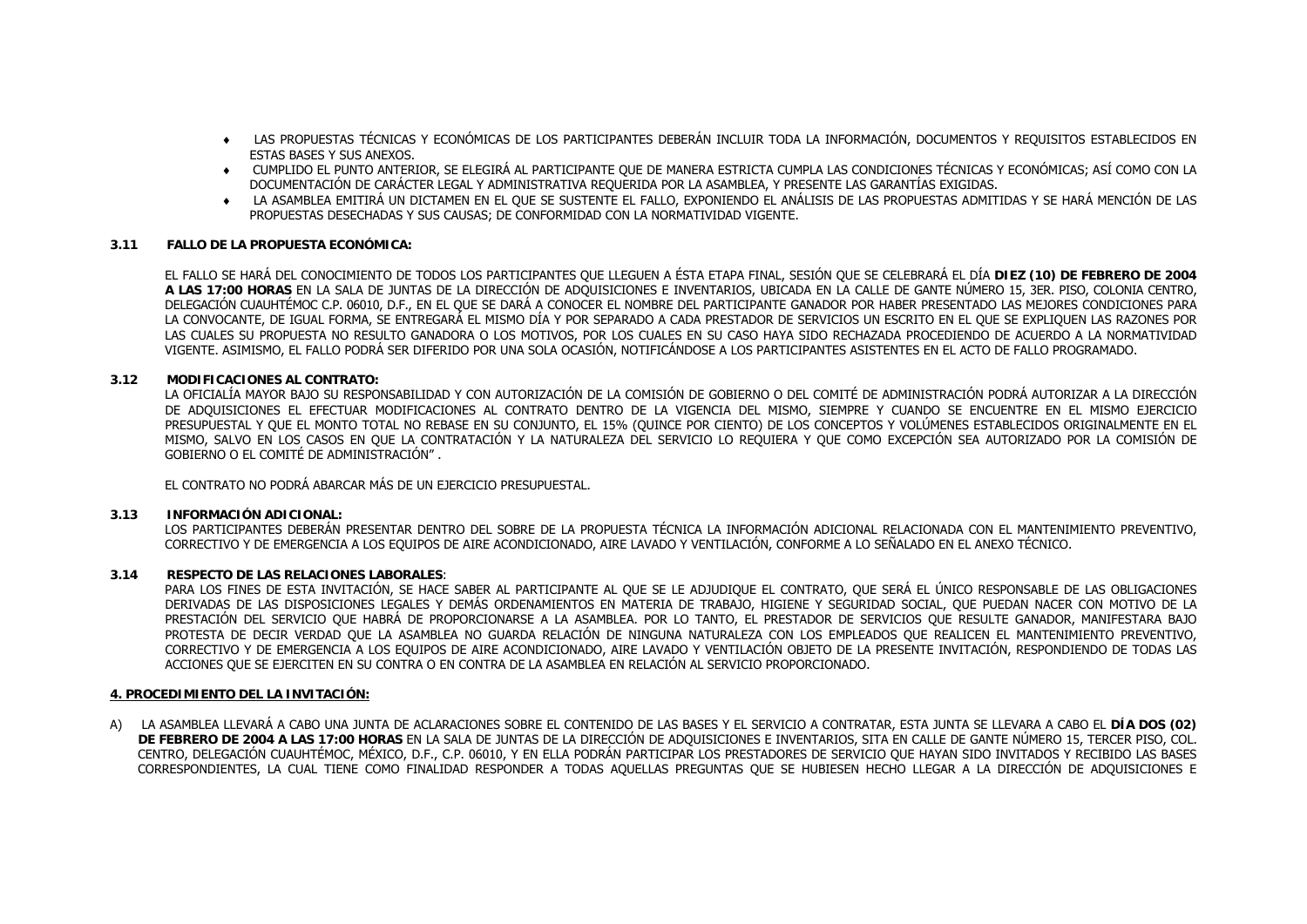INVENTARIOS CON 24 HORAS ANTES DEL EVENTO O QUE PUEDAN SER FORMULADAS EN ESE ACTO POR LOS ASISTENTES, LAS CUALES SERÁN RESUELTAS DENTRO D ELA COMPETENCIA Y ATRIBUCIONES QUE LE CORRESPONDAN, YA SEA EL ÁREA TÉCNICA O LA DIRECCIÓN DE ADQUISICIONES E INVENTARIOS, O EN SU CASO, LA ASAMBLEA PODRÁ HACER LAS ACLARACIONES QUE ESTIME CONVENIENTES, LEVANTÁNDOSE EL ACTA CORRESPONDIENTE.

B) LAS PROPUESTAS TÉCNICAS Y ECONÓMICAS, ASÍ COMO LA DOCUMENTACIÓN LEGAL Y ADMINISTRATIVA, DEBERÁN ENTREGARSE EN TRES SOBRES CERRADOS DE MANERA INVIOLABLE, EL **DÍA CUATRO (04) DE FEBRERO DE 2004 A LAS 17:00 HORAS** EN LA DIRECCIÓN DE ADQUISICIONES E INVENTARIOS SEXTO PISO, SITA EN CALLE DE GANTE NÚMERO 15, TERCER PISO, COL. CENTRO, DELEGACIÓN CUAUHTÉMOC, C.P. MÉXICO, D.F., C.P. 06010, CON TELÉFONO 5512-6889 Y 5512-6856. ASIMISMO, EN LA HORA FIJADA PARA LA PRESENTACIÓN DE DICHOS SOBRES SE CERRARÁ EL RECINTO DONDE SE LLEVARA A CABO DICHO ACTO Y NO SE PERMITIRÁ BAJO NINGUNA CIRCUNSTANCIA, LA ENTRADA A MÁS PARTICIPANTES EN ESTA **FTAPA** 

LOS PARTICIPANTES SEÑALARÁN EN SUS PROPUESTAS ECONÓMICAS EL PORCENTAJE DE LOS DESCUENTOS VOLUNTARIOS QUE DESEEN OTORGAR, LAS PROPUESTAS NO PODRÁN SER MODIFICADAS UNA VEZ INICIADO EL ACTO DE ENTREGA DE LAS MISMAS. ASIMISMO, NO SE PODRÁN RETIRAR PROPUESTAS ENTRE EL PERÍODO COMPRENDIDO DESDE LA RECEPCIÓN DE PROPUESTAS Y HASTA EL FINCAMIENTO DEL CONTRATO.

#### •**PRIMERA ETAPA:**

SE PROCEDERÁ A LA RECEPCIÓN DE LOS SOBRES QUE CONTENGAN LA DOCUMENTACIÓN LEGAL Y ADMINISTRATIVA, LAS PROPUESTAS TÉCNICAS Y PROPUESTAS ECONÓMICAS.

## **5. DOCUMENTACIÓN LEGAL Y ADMINISTRATIVA:**

## • **"SOBRE A":**

EL ACTO DE APERTURA Y REVISIÓN DE LA DOCUMENTACIÓN LEGAL Y ADMINISTRATIVA, SE LLEVARÁ A CABO EN EL DÍA Y HORA SEÑALADO EN EL PUNTO 4 INCISO "B" DE ESTAS BASES, LOS PARTICIPANTES PRESENTARÁN EN SOBRE CERRADO DE MANERA INVIOLABLE, EN PAPEL MEMBRETADO DEL NOMBRE DE LA PERSONA FÍSICA O MORAL QUE LO PRESENTA, SIN TACHADURAS NI ENMENDADURAS Y CON LA LEYENDA **DOCUMENTACIÓN LEGAL Y ADMINISTRATIVA CORRESPONDIENTE A LA INVITACIÓN RESTRINGIDA A CUANDO MENOS TRES PRESTADORES DE SERVICIO NÚMERO ALDFIIIL/IR3P/003/2004, "MANTENIMIENTO PREVENTIVO, CORRECTIVO Y DE EMERGENCIA A LOS EQUIPOS DE AIRE ACONDICIONADO, AIRE LAVADO Y VENTILACIÓN DE LA ASAMBLEA LEGISLATIVA DEL DISTRITO FEDERAL",** PRESENTANDO ORIGINAL O COPIA CERTIFICADA DE LOS DOCUMENTOS, ASÍ COMO DOS JUEGOS DE COPIAS FOTOSTÁTICAS SIMPLES, UNO PARA QUE OBRE EN EL EXPEDIENTE DE LA PRESENTE INVITACIÓN Y EL SEGUNDO A FIN DE REGISTRARLO EN EL PADRÓN DE PROVEEDORES DE ESTA ASAMBLEA, DEVOLVIENDO EL ORIGINAL AL FINAL DEL ACTO, RESPECTO DE LA SIGUIENTE DOCUMENTACIÓN:

| ANEX01             | MANIFESTACIÓN BAJO PROTESTA DE DECIR VERDAD DE QUE CUENTA CON LA FACULTAD<br>SUFICIENTE PARA SUSCRIBIR A NOMBRE DE SU REPRESENTADA LA PROPUESTA<br>CORRESPONDIENTE EN PAPEL MEMBRETADO, SIGUIENDO EL FORMATO QUE SE INDICA EN<br>EL ANEXO 1                                                               |
|--------------------|-----------------------------------------------------------------------------------------------------------------------------------------------------------------------------------------------------------------------------------------------------------------------------------------------------------|
| DOCUMENTO 1        | ACTA CONSTITUTIVA DE LA EMPRESA Y LA ÚLTIMA MODIFICACIÓN A LA MISMA, QUE SE<br>RELACIONEN CON SU DENOMINACIÓN, CALIDAD O DESIGNACIÓN DE REPRESENTANTES<br>LEGALES O APODERADO INSCRITAS EN EL REGISTRO PÚBLICO DEL COMERCIO, O ACTA DE<br>NACIMIENTO EN CASO DE PERSONA FÍSICA CON ACTIVIDAD EMPRESARIAL. |
| <b>DOCUMENTO 2</b> | FORMULARIO DE REGISTRO ANTE LA SECRETARÍA DE HACIENDA Y CRÉDITO PÚBLICO Y<br>ULTIMA MODIFICACIÓN (FORMATO R-1).                                                                                                                                                                                           |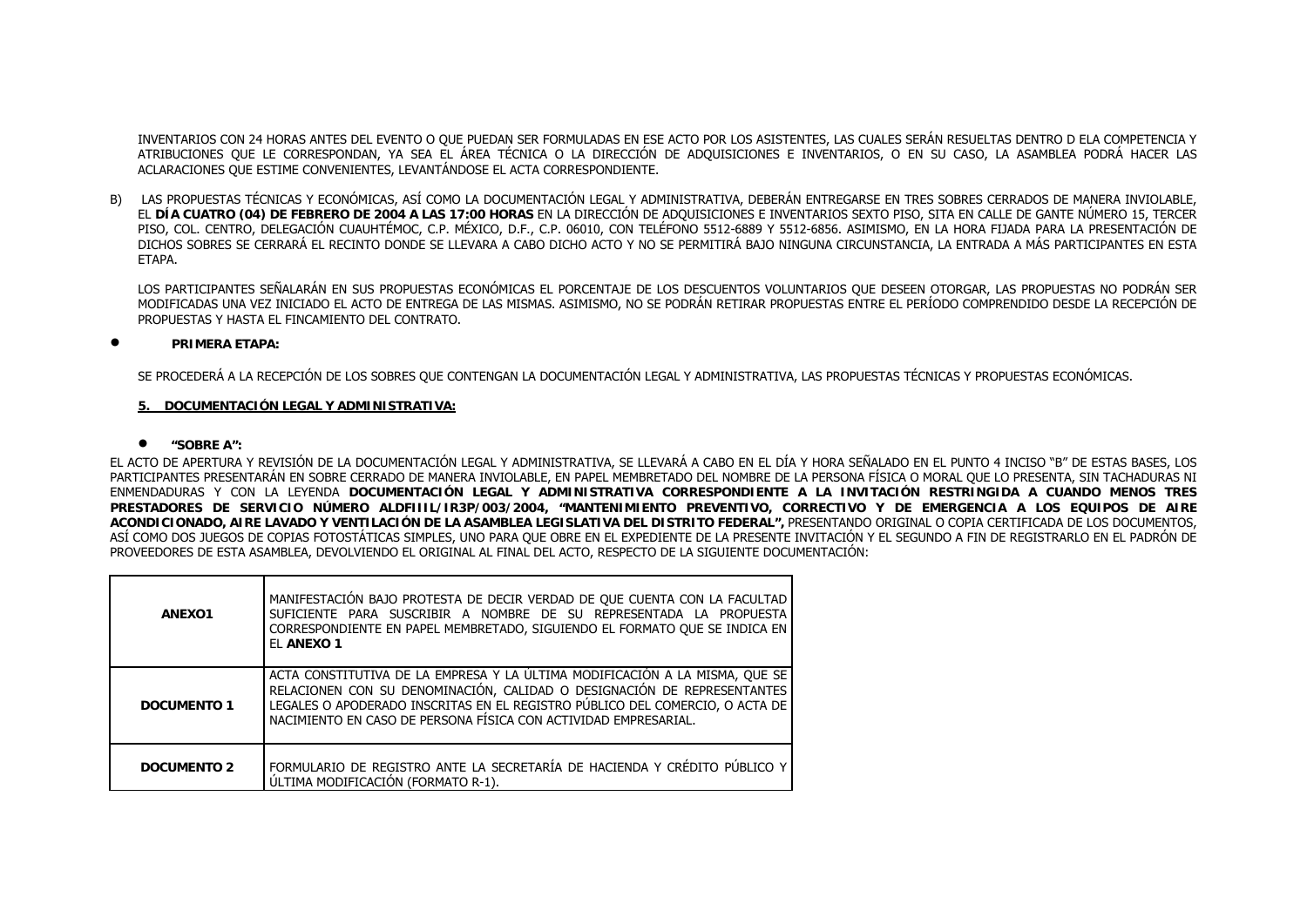| <b>DOCUMENTO 3</b>  | CÉDULA DE IDENTIFICACIÓN FISCAL.                                                                                                                                                                                                                                                                                                                    |
|---------------------|-----------------------------------------------------------------------------------------------------------------------------------------------------------------------------------------------------------------------------------------------------------------------------------------------------------------------------------------------------|
| <b>DOCUMENTO 4</b>  | LOS PARTICIPANTES, DEBERÁN PRESENTAR CARTA EN QUE MANIFIESTEN QUE SE<br>ENCUENTRAN AL CORRIENTE EN SUS DECLARACIONES DE CONFORMIDAD CON EL CÓDIGO<br>FISCAL DE LA FEDERACIÓN, ANEXANDO COPIA SIMPLE DE SU ÚLTIMA DECLARACIÓN<br>PARCIAL CORRESPONDIENTE AL EJERCICIO FISCAL DEL 2003.                                                               |
| <b>DOCUMENTO 5</b>  | COPIA CERTIFICADA DEL PODER NOTARIAL DEL REPRESENTANTE LEGAL Y/O APODERADO<br>Y/O CARTA PODER SIMPLE OTORGADA POR PERSONA FACULTADA EN CASO DE QUE LA<br>PERSONA QUE ASISTA A LOS EVENTOS NO TENGA FACULTADES, ASÍ COMO<br>IDENTIFICACIÓN OFICIAL DE AMBAS PERSONAS. EN CASO DE PERSONA FÍSICA NO<br>APLICA, SIEMPRE Y CUANDO ASISTA EL INTERESADO. |
| <b>DOCUMENTO 6</b>  | IDENTIFICACIÓN OFICIAL DEL REPRESENTANTE LEGAL VIGENTE (CREDENCIAL PARA<br>VOTAR, PASAPORTE)                                                                                                                                                                                                                                                        |
| <b>DOCUMENTO 7</b>  | CURRICULUM VITAE DE LA EMPRESA O NEGOCIACIÓN FIRMADO POR EL REPRESENTANTE<br>LEGAL Y/O APODERADO, DESTACANDO SU CAPACIDAD ECONÓMICA Y TÉCNICA<br>DESCRIBIENDO LOS DATOS BÁSICOS DE MATERIALES, EQUIPO, INSTALACIONES Y<br>RECURSOS HUMANOS Y CLIENTES MÁS IMPORTANTES.                                                                              |
| <b>DOCUMENTO 8</b>  | LA CAPACIDAD FINANCIERA: SE PRESENTARÁ ESTADOS FINANCIEROS DEL EJERCICIO<br>FISCAL DEL 2002 DICTAMINADOS AL INMEDIATO ANTERIOR, EL CUAL ESTARÁ FIRMADO<br>POR CONTADOR PÚBLICO AUTORIZADO, ANEXANDO LA COPIA FOTOSTÁTICA DE SU<br>CÉDULA PROFESIONAL.                                                                                               |
| <b>DOCUMENTO 9</b>  | COMPROBANTE DE DOMICILIO DE LA EMPRESA O DE LA PERSONA FÍSICA (ÚLTIMO RECIBO<br>DE PAGO TELEFÓNICO, PREDIAL O DE ENERGÍA ELÉCTRICA).                                                                                                                                                                                                                |
| <b>DOCUMENTO 12</b> | LA INVITACIÓN OFICIAL HECHA POR PARTE DE LA ASAMBLEA PARA PODER PARTICIPAR.                                                                                                                                                                                                                                                                         |

**6. DE LAS PROPUESTAS TÉCNICAS Y ECONÓMICAS:**<br>AQUELLOS PARTICIPANTES QUE HAYAN CUMPLIDO EN SU TOTALIDAD CON LA DOCUMENTACIÓN LEGAL, PODRÁN CONTINUAR EN LA INVITACIÓN, PROCEDIÉNDOSE A LA APERTURA DE SUS PROPUESTAS TÉCNICAS.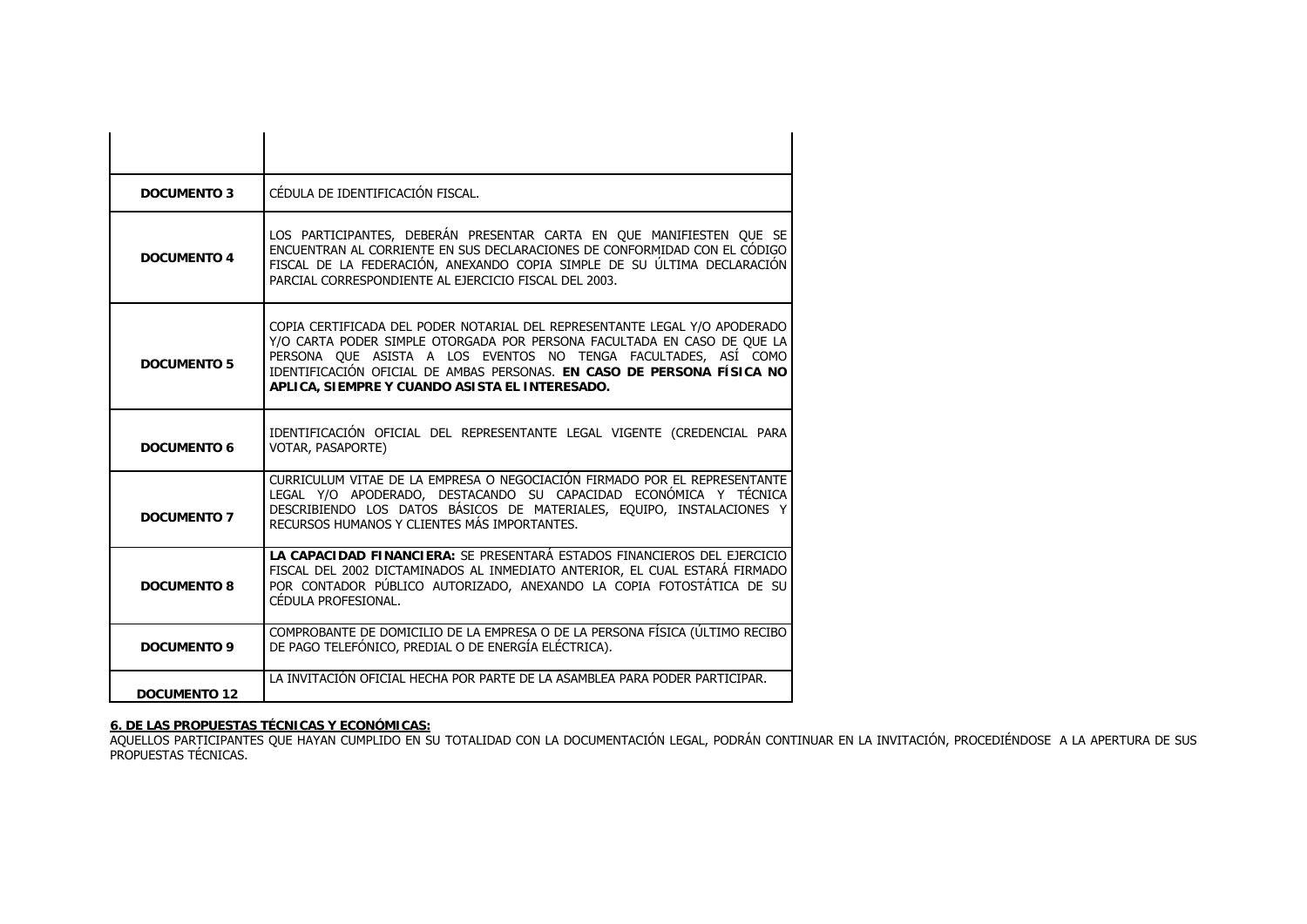**6.1. PROPUESTA TÉCNICA.**

#### •**"SOBRE B":**

EL ACTO DE APERTURA DE LA PROPUESTA TÉCNICA, SE LLEVARÁ A CABO EN EL DÍA Y HORA SEÑALADO EN EL PUNTO 4 INCISO "B" DE ESTAS BASES, LOS PARTICIPANTES PRESENTARÁN EN SOBRE CERRADO DE MANERA INVIOLABLE, EN PAPEL MEMBRETADO DEL NOMBRE DE LA PERSONA FÍSICA O MORAL QUE LO PRESENTA, SIN TACHADURAS NI ENMENDADURAS Y CON LA LEYENDA **PROPUESTA TÉCNICA CORRESPONDIENTE A LA INVITACIÓN RESTRINGIDA A CUANDO MENOS TRES PRESTADORES DE SERVICIO NÚMERO ALDFIIIL/IR3P/003/2004, "MANTENIMIENTO PREVENTIVO, CORRECTIVO Y DE EMERGENCIA A LOS EQUIPOS DE AIRE ACONDICIONADO, AIRE LAVADO Y VENTILACIÓN DE LA ASAMBLEA LEGISLATIVA DEL DISTRITO FEDERAL",** SE DEBERÁ TRANSCRIBIR LA DESCRIPCIÓN GENÉRICA DE LOS SERVICIOS, ASÍ COMO LA INFORMACIÓN TÉCNICA QUE SE INDICA EN EL **ANEXO TÉCNICO** DE ESTAS BASES, PROCEDIÉNDOSE A REVISAR LOS SIGUIENTES DOCUMENTOS:

| <b>ANEXO2</b>  | DECLARACIÓN BAJO PROTESTA DE DECIR VERDAD, QUE LOS DATOS AQUÍ<br>ASENTADOS, SON CIERTOS Y HAN SIDO DEBIDAMENTE VERIFICADOS, ASÍ COMO QUE<br>CUENTO CON LAS FACULTADES SUFICIENTES PARA SUSCRIBIR LA PROPUESTA<br>TÉCNICA DE LA PRESENTE INVITACIÓN, A NOMBRE Y REPRESENTACIÓN DE: (PERSONA<br>FÍSICA O MORAL), SIGUIENDO EL FORMATO QUE SE INDICA EN EL ANEXO 2.                                                        |
|----------------|-------------------------------------------------------------------------------------------------------------------------------------------------------------------------------------------------------------------------------------------------------------------------------------------------------------------------------------------------------------------------------------------------------------------------|
| <b>ANEXO3</b>  | ACEPTACIÓN DE LAS CONDICIONES Y TÉRMINOS DE LAS BASES, SIGUIENDO EL<br>FORMATO OUE SE INDICA EN EL ANEXO 3.                                                                                                                                                                                                                                                                                                             |
| <b>ANEXO4</b>  | DECLARACIÓN BAJO PROTESTA DE DECIR VERDAD DE NO ENCONTRARSE EN NINGUNO<br>DE LOS SUPUESTOS QUE SE ESTABLECEN EN EL MANUAL DE NORMAS, POLÍTICAS Y<br>PROCEDIMIENTOS PARA LA ADQUISICIÓN DE BIENES, ARRENDAMIENTOS Y<br>CONTRATACIÓN DE SERVICIOS DE LA ASAMBLEA LEGISLATIVA DEL DISTRITO<br>FEDERAL, NUMERAL I, INCISO 9 DE ACUERDO AL MODELO Y CONTENIDO QUE SE<br>ADICIONA A ESTAS BASES COMO ANEXO 4.                 |
| <b>ANEXO5</b>  | DECLARACIÓN BAJO PROTESTA DE DECIR VERDAD QUE NO CEDERÁ Y/O<br>SUBCONTRATARÁ EN FORMA PARCIAL O TOTAL A CUALESQUIERA OTRA PERSONA<br>FÍSICA O MORAL EL MANTENIMIENTO PREVENTIVO, CORRECTIVO Y DE EMERGENCIA A<br>LOS EQUIPOS DE AIRE ACONDICIONADO, AIRE LAVADO Y VENTILACIÓN MOTIVO DE<br>ESTA INVITACIÓN, EN CASO DE QUE SE LE ADJUDIQUE EL CONTRATO RESPECTIVO DE<br>ACUERDO AL MODELO OUE SE ADICIONA COMO ANEXO 4. |
| <b>ANEXO 6</b> | MANIFESTACIÓN BAJO PROTESTA DE DECIR VERDAD EN EL SENTIDO DE QUE TIENE LA<br>PLENA CAPACIDAD PARA PROPORCIONAR EL SERVICIO SOLICITADO, ASÍ COMO EL<br>CONTAR CON EL PERSONAL COMPETENTE PARA SUMINISTRAR EL SERVICIO DE<br>MANTENIMIENTO PREVENTIVO, CORRECTIVO Y DE EMERGENCIA A LOS EQUIPOS DE<br>AIRE ACONDICIONADO, AIRE LAVADO Y VENTILACIÓN DE LA ASAMBLEA EN EL                                                  |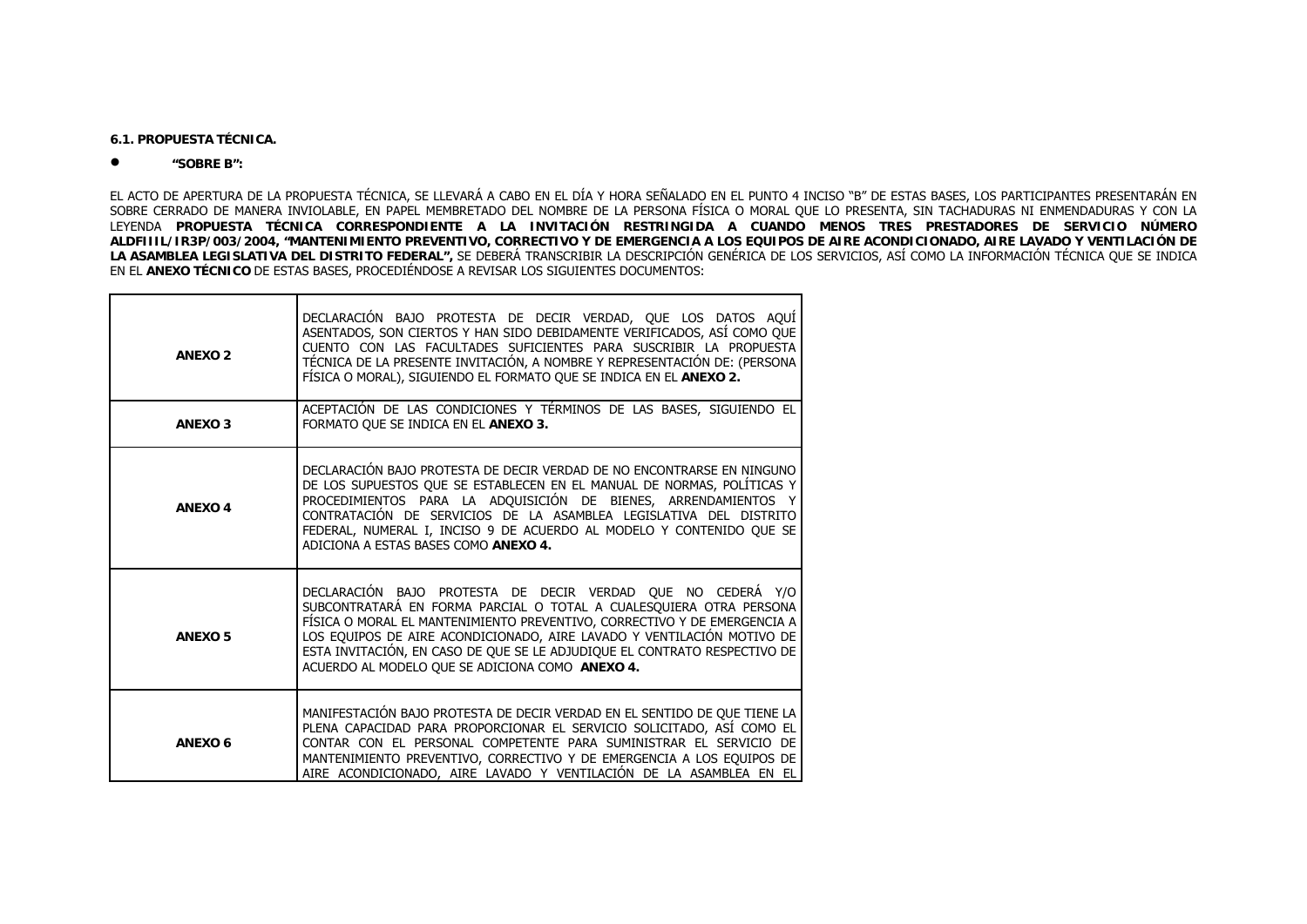|                     | PERIODO QUE SE SEÑALA EN LAS BASES, SEGÚN EL MODELO QUE SE ADICIONA COMO<br>ANEXO 6.                                                                                                                                                                                                                                                                                                                                                                                                                                                                                                                                                                                                                                                                                             |
|---------------------|----------------------------------------------------------------------------------------------------------------------------------------------------------------------------------------------------------------------------------------------------------------------------------------------------------------------------------------------------------------------------------------------------------------------------------------------------------------------------------------------------------------------------------------------------------------------------------------------------------------------------------------------------------------------------------------------------------------------------------------------------------------------------------|
| <b>ANEXO 7</b>      | MANIFESTACIÓN BAJO PROTESTA DE DECIR VERDAD EN EL SENTIDO DE QUE LOS<br>MATERIALES Y HERRAMIENTAS A EMPLEAR EN EL SERVICIO DE MANTENIMIENTO<br>PREVENTIVO, CORRECTIVO Y DE EMERGENCIA A LOS EQUIPOS DE AIRE<br>ACONDICIONADO, AIRE LAVADO Y VENTILACIÓN DE LA ASAMBLEA, SON DE SU<br>PROPIEDAD Y EN SU CASO LOS ADQUIRIRÁ POR CUENTA PROPIA, POR LO QUE EN<br>NINGÚN MOMENTO LA ASAMBLEA LOS PROPORCIONARÁ, LA FALTA DE LOS MISMOS ES<br>BAJO SU RESPONSABILIDAD. ASIMISMO, EL QUE RESULTE GANADOR SUMINISTRARÁ<br>AL CIEN POR CIENTO EL SERVICIO QUE SE REQUIERAN EN EL MANTENIMIENTO<br>PREVENTIVO, CORRECTIVO Y DE EMERGENCIA A LOS EQUIPOS DE AIRE<br>ACONDICIONADO, AIRE LAVADO Y VENTILACIÓN DE LA ASAMBLEA, SIGUIENDO PARA<br>ELLO EL MODELO QUE SE SEÑALA EN EL ANEXO 7. |
| <b>ANEXO 8</b>      | MANIFESTACIÓN BAJO PROTESTA DE DECIR VERDAD QUE LIBERA A LA ASAMBLEA, DE<br>TODA RESPONSABILIDAD DERIVADA DE LAS RELACIONES LABORALES QUE SURJAN<br>POR LA REALIZACIÓN DEL SERVICIO OBJETO DE ESTA INVITACIÓN, HACIÉNDOSE<br>RESPONSABLES DE TODAS LAS ACCIONES QUE EJERCITEN EN SU CONTRA O DE LA<br>ASAMBLEA, SEGÚN EL MODELO QUE SE ADICIONA COMO ANEXO 8.                                                                                                                                                                                                                                                                                                                                                                                                                    |
| <b>DOCUMENTO 13</b> | INFORMACIÓN ADICIONAL.- LOS PARTICIPANTES DEBERÁN PRESENTAR DENTRO<br>DEL SOBRE DE LA PROPUESTA TÉCNICA LA INFORMACIÓN ADICIONAL RELACIONADA<br>CON EL MANTENIMIENTO PREVENTIVO, CORRECTIVO Y DE EMERGENCIA A LOS<br>EQUIPOS DE AIRE ACONDICIONADO, AIRE LAVADO Y VENTILACIÓN, CONFORME A LO<br>SEÑALADO EN EL ANEXO TÉCNICO DE LAS BASES.                                                                                                                                                                                                                                                                                                                                                                                                                                       |
| <b>DOCUMENTO 14</b> | DOCUMENTO POR EL CUAL MANIFIESTE SU RESPONSABILIDAD AL 100% EN CASO DE<br>QUE LOS MATERIALES, SUSTANCIAS O HERRAMIENTAS QUE UTILICE PARA EL<br>SERVICIO DE MANTENIMIENTO PREVENTIVO, CORRECTIVO Y DE EMERGENCIA A LOS<br>EQUIPOS DE AIRE ACONDICIONADO, AIRE LAVADO Y VENTILACIÓN, CAUSEN ALGÚN<br>DAÑO O DESPERFECTO EN LOS BIENES QUE SEAN EMPLEADOS. ASIMISMO, QUE<br>TODAS LAS REFACCIONES EMPLEADAS SEAN NUEVAS Y 100% ORIGINALES. GARANTÍA<br>POR ESCRITO, DE QUE LAS REFACCIONES EMPLEADAS DEBERÁ COMPRENDER UN<br>PERÍODO MÍNIMO DE UN AÑO, LA CUAL DEBERÁ DE INCLUIRLA EN EL SOBRE DE SU<br><b>PROPUESTA TÉCNICA.</b>                                                                                                                                                   |
| <b>DOCUMENTO 15</b> | PROGRAMA DE TRABAJO.- PROGRAMA DE TRABAJO (DESCRIPCIÓN COMPLETA DEL                                                                                                                                                                                                                                                                                                                                                                                                                                                                                                                                                                                                                                                                                                              |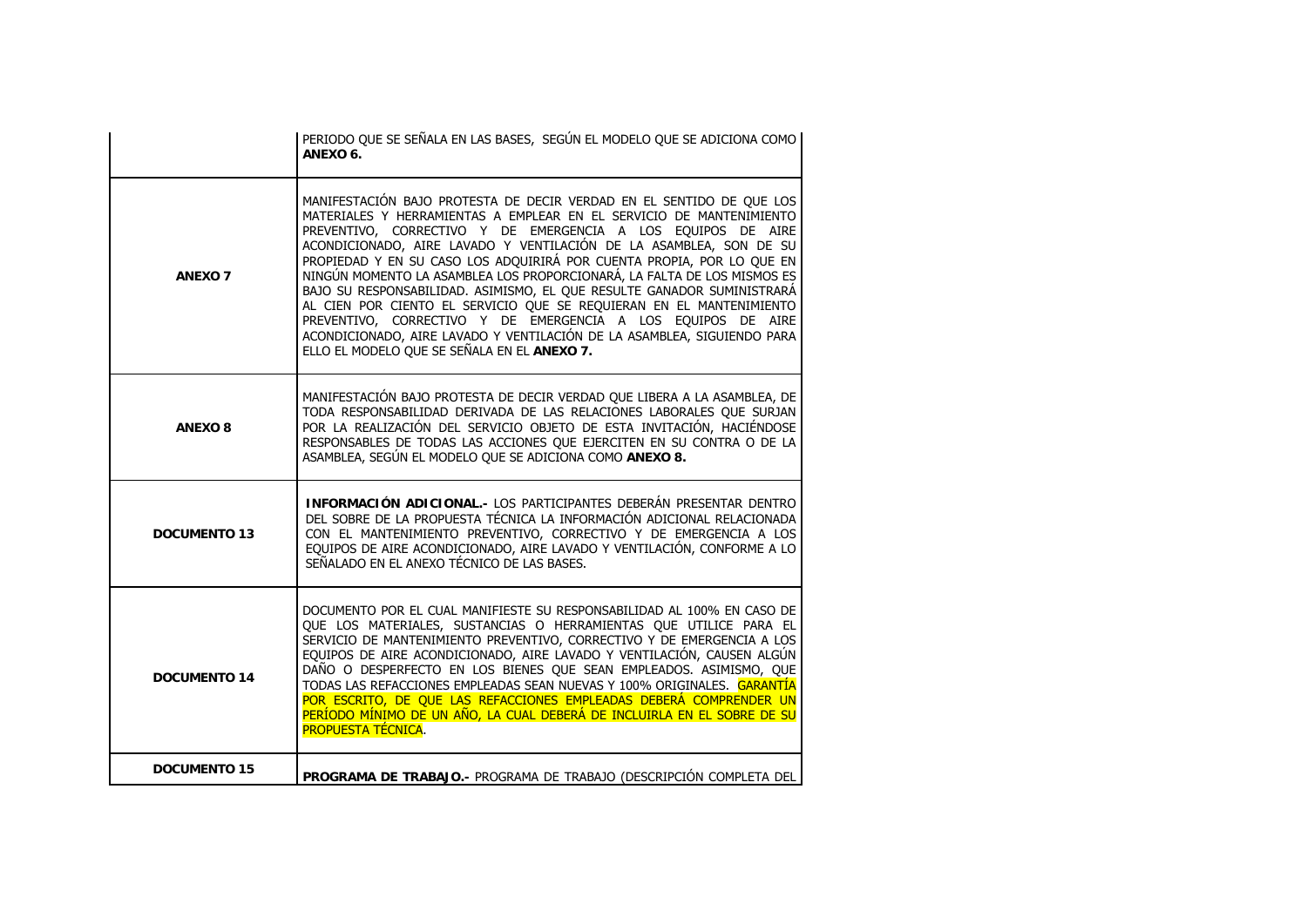|              | TRABAJO OUE HABRÁ DE PROPORCIONARSE A LA ASAMBLEA EN CASO DE RESULTAR<br>GANADOR EN LA PRESENTE INVITACIÓN, LA INFORMACIÓN ESPECIFICA SOBRE EL<br>PROCEDIMIENTO DE MANTENIMIENTO PREVENTIVO, CORRECTIVO Y DE EMERGENCIA<br>A LOS EQUIPOS DE AIRE ACONDICIONADO, AIRE LAVADO Y VENTILACIÓN OBJETO DE<br>LA PRESENTE INVITACIÓN), CALENDARIO DE ACTIVIDADES (ÉSTE DEBERÁ DE<br>APEGARSE A LA INFORMACIÓN PROPORCIONADA EN EL ANEXO TÉCNICO DE LAS<br>BASES) |
|--------------|-----------------------------------------------------------------------------------------------------------------------------------------------------------------------------------------------------------------------------------------------------------------------------------------------------------------------------------------------------------------------------------------------------------------------------------------------------------|
| DOCUMENTO 16 | FOTOCOPIA DEL ACTA DE LA JUNTA DE ACLARACIONES RESPECTIVA.                                                                                                                                                                                                                                                                                                                                                                                                |

ASIMISMO, SE RECIBIRÁN LAS PROPUESTAS ECONÓMICAS EN SOBRE CERRADO DE MANERA INVIOLABLE, MISMOS QUE SERÁN FIRMADOS POR LOS PARTICIPANTES, QUEDANDO EN CUSTODIA DE LA ASAMBLEA HASTA EL MOMENTO DE SU APERTURA.

•**SEGUNDA ETAPA:**

## **6.2. PROPUESTA ECONÓMICA:**

•**"SOBRE C"**

EL ACTO DE APERTURA DE LA PROPUESTA ECONÓMICA Y EVALUACIÓN DE TÉCNICAS, SE LLEVARÁ A CABO EL **DÍA SEIS (06) DE FEBRERO DE 2004 A LAS 17:00 HORAS** EN LA SALA DE JUNTAS DE LA DIRECCIÓN DE ADQUISICIONES E INVENTARIOS, SITA EN CALLE DE GANTE NÚMERO 15, COL. CENTRO, DELEGACIÓN CUAUHTÉMOC, MÉXICO, D.F., C.P. 06010, Y QUE QUEDO BAJO CUSTODIA DE LA ASAMBLEA, DEBERÁ PRESENTARSE ANTE LOS ASISTENTES AL ACTO, EN SOBRE CERRADO DE MANERA INVIOLABLE, ROTULADO CON EL NOMBRE DE LA PERSONA FÍSICA O MORAL QUE LO PRESENTA Y LA LEYENDA **PROPUESTA ECONÓMICA CORRESPONDIENTE A LA INVITACIÓN RESTRINGIDA A CUANDO MENOS TRES PRESTADORES DE SERVICIO NÚMERO ALDFIIIL/IR3P/003/2004, "MANTENIMIENTO PREVENTIVO, CORRECTIVO Y DE EMERGENCIA A LOS EQUIPOS DE AIRE ACONDICIONADO, AIRE LAVADO Y VENTILACIÓN DE LA ASAMBLEA LEGISLATIVA DEL DISTRITO FEDERAL",** PROCEDIÉNDOSE ABRIR LOS SOBRES Y DAR LECTURA AL IMPORTE DE LAS PROPUESTAS QUE CUBRIERON LOS REQUISITOS EXIGIDOS, Y DE AQUELLOS CONCURSANTES QUE SU PROPOSICIÓN TÉCNICA NO HAYA SIDO RECHAZADA EN LA PRIMERA ETAPA; QUEDANDO EN PODER DE LA ASAMBLEA PARA SU EVALUACIÓN, ESTE DOCUMENTO **DEBERÁ PRESENTARSE DE ACUERDO AL MODELO QUE SE ADJUNTA COMO ANEXO 9.**

- **1. VIGENCIA DE LA PROPUESTA ECONÓMICA:** SERÁ POR DOS MESES A PARTIR DE SU APERTURA.
- **2. FORMA DE PAGO:**

EL PAGO SE EFECTUARÁ POR MENSUALIDAD VENCIDA A TRAVÉS DEL SISTEMA ESTABLECIDO POR LA TESORERÍA GENERAL A LOS 20 DÍAS HÁBILES, DESPUÉS DE PRESENTADA LA FACTURA, DEBIDAMENTE REQUISITADA.

**3. LUGAR DE REALIZACIÓN DEL SERVICIO:**

LOS LUGARES DE REALIZACIÓN DEL SERVICIO OBJETO DE ESTA INVITACIÓN, SE SEÑALAN EN EL ANEXO TÉCNICO DES ESTAS BASES, TENIENDO COMO DOMICILIO FISCAL LA CALLE DE DONCELES S/N ESQ. ALLENDE, COLONIA CENTRO, DELEGACIÓN CUAUHTÉMOC, C.P. 06010

- **4. IMPORTE TOTAL:** SE ANOTARÁ EL PRECIO TOTAL DE LA PARTIDA ÚNICA DEL **MANTENIMIENTO PREVENTIVO, CORRECTIVO Y DE EMERGENCIA A LOS EQUIPOS DE AIRE ACONDICIONADO, AIRE LAVADO Y VENTILACIÓN DE LA ASAMBLEA**, SUBTOTAL, IMPUESTO AL VALOR AGREGADO Y EL TOTAL.
- **5. EL I.V.A.,** DEBERÁ INDICARSE POR SEPARADO DEL PRECIO PROPUESTO.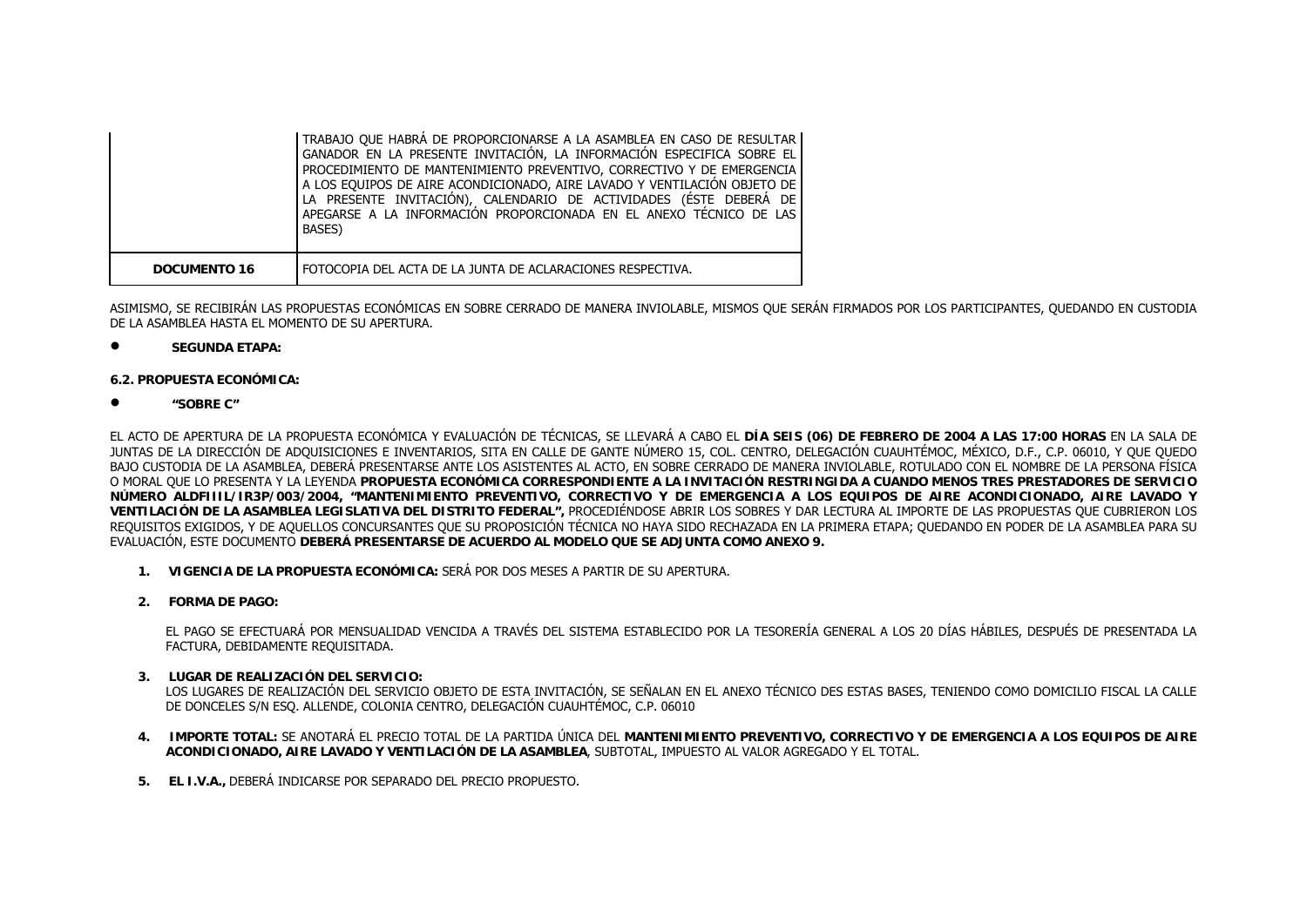- **6. EL PRECIO COTIZADO SERÁ FIJO:** DEBERÁ ESPECIFICAR SU CONFORMIDAD DE QUE DURANTE LA VIGENCIA DEL CONTRATO, ASÍ COMO DE LA PRÓRROGA QUE SE PUDIERE CELEBRAR, LOS PRECIOS NO SUFRIRÁN INCREMENTO, AUNQUE LA COTIZACIÓN DEL PESO VARÍE.
- **7. LA COTIZACIÓN SE DEBERÁ PRESENTAR EN MONEDA NACIONAL.**
- **8. DATOS DE GARANTÍA DE SOSTENIMIENTO DE LA PROPUESTA ECONÓMICA:** MENCIONAR EL NOMBRE DE LA AFIANZADORA, NUMERO DE PÓLIZA, IMPORTE DE LA FIANZA O CHEQUE CERTIFICADO, ADEMÁS EN ESTE SOBRE SE DEBERÁ INCLUIR LA GARANTÍA RELATIVA AL SOSTENIMIENTO DE LA MISMA, VER PUNTO 7.1 Y APEGARSE AL TEXTO DEL **ANEXO 10.**

## **7. GARANTÍAS**

## **7.1. EL SOSTENIMIENTO DE LA PROPUESTA ECONÓMICA.**

- **7.1.2** LA GARANTÍA RELATIVA AL SOSTENIMIENTO DE LA PROPUESTA ECONÓMICA, DEBERÁ SER CONSTITUIDA POR LOS LICITANTES DE ACUERDO A LO SIGUIENTE: FIANZA O CHEQUE DE CAJA O CERTIFICADO O BILLETE DE DEPÓSITO EN MONEDA NACIONAL, POR EL 5% DEL MONTO BASE DE LA PROPUESTA A FAVOR DE LA ASAMBLEA LEGISLATIVA DEL DISTRITO FEDERAL. EL IMPORTE DE LA GARANTÍA DEBERÁ CALCULARSE SOBRE EL MONTO DE LA PROPUESTA ANTES DE ADICIONAR EL IMPUESTO AL VALOR AGREGADO. EN CASO DE QUE SE OPTE POR FIANZA, EN LA REDACCIÓN DE LA GARANTÍA, SE DEBERÁ TRANSCRIBIR LAS SIGUIENTES CLÁUSULAS:
	- **a)** QUE LA FIANZA QUE SE OTORGA ES PARA GARANTIZAR LA SERIEDAD DE LA OFERTA PRESENTADA EN EL PROCEDIMIENTO DE LA **INVITACIÓN RESTRINGIDA A CUANDO MENOS TRES PRESTADORES DE SERVICIO NÚMERO ALDFIIIL/IR3P/003/2004 PARA EL "MANTENIMIENTO PREVENTIVO, CORRECTIVO Y DE EMERGENCIA A LOS EQUIPOS DE AITE ACONDICIONADO, AIRE LAVADO Y VENTILACIÓN DE LA ASAMBLEA LEGISLATIVA DEL DISTRITO FEDERAL"**
	- **b)** QUE LA INSTITUCIÓN AFIANZADORA SE SOMETE A LOS PROCEDIMIENTOS DE EJECUCIÓN ESTABLECIDOS EN LOS ARTÍCULOS 93, 94, 95, 95 BIS, 98, 118, 128 Y DEMÁS RELATIVOS Y APLICABLES DE LA LEY FEDERAL DE INSTITUCIONES DE FIANZAS Y OTORGA SU CONSENTIMIENTO EN LO REFERENTE AL ARTÍCULO 119 DE LA MISMA LEY.
	- **c)** QUE LA PRESENTE GARANTÍA DE SOSTENIMIENTO DE OFERTAS, ÚNICAMENTE PODRÁ SER CANCELADA MEDIANTE ESCRITO FIRMADO POR EL OFICIAL MAYOR DE LA ASAMBLEA LEGISLATIVA DEL DISTRITO FEDERAL, QUE EXTIENDE Y TENDRÁ VIGENCIA DURANTE LA SUBSTANCIACIÓN DE TODOS LOS RECURSOS LEGALES O JUICIOS QUE INTERPONGA HASTA QUE SE DICTE LA RESOLUCIÓN DEFINITIVA POR AUTORIDAD COMPETENTE.
- **7.1.3** LAS GARANTÍAS OTORGADAS POR LOS PARTICIPANTES A LOS CUALES NO SE HAYA ASIGNADO EL CONTRATO COMO RESULTADO DE LA INVITACIÓN, SERÁN DEVUELTAS AL TÉRMINO DEL EVENTO DEL FALLO DE LA EVALUACIÓN DE LAS PROPUESTAS ECONÓMICAS.
- **7.1.4** AL PARTICIPANTE AL CUAL SE HAYA ASIGNADO EL CONTRATO, LE SERÁ ENTREGADA SU GARANTÍA DE SOSTENIMIENTO DE LA PROPUESTA ECONÓMICA, AL MOMENTO DE ENTREGAR A LA ASAMBLEA LA GARANTÍA DEL CUMPLIMIENTO DEL CONTRATO.

## **7.2. DEL CUMPLIMIENTO DEL CONTRATO.**

**7.2.1** LA GARANTÍA RELATIVA AL CUMPLIMIENTO DEL CONTRATO, DEBERÁ SER CONSTITUIDA MEDIANTE FIANZA O CHEQUE DE CAJA O CERTIFICADO O BILLETE DE DEPÓSITO EN MONEDA NACIONAL, POR EL 10% DEL MONTO BASE DE LA PROPUESTA A FAVOR DE LA ASAMBLEA LEGISLATIVA DEL DISTRITO FEDERAL. EL IMPORTE DE LA GARANTÍA DEBERÁ CALCULARSE SOBRE EL MONTO DE LA PROPUESTA ANTES DE ADICIONAR EL IMPUESTO AL VALOR AGREGADO. EN CASO DE QUE SE OPTE POR FIANZA, EN LA REDACCIÓN DE LA GARANTÍA, SE DEBERÁ TRANSCRIBIR LAS SIGUIENTES CLÁUSULAS: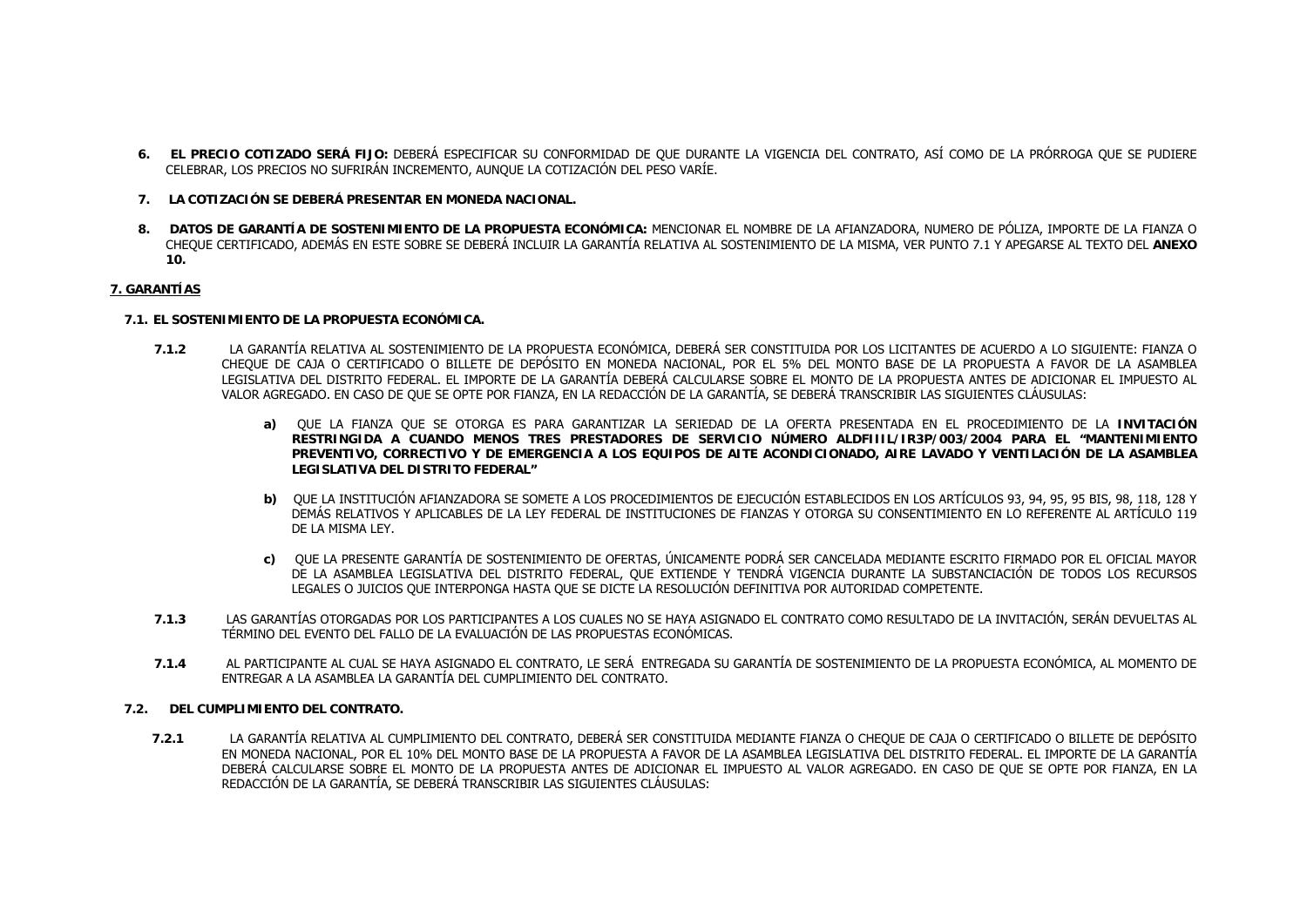- **a)** QUE LA FIANZA QUE SE OTORGA ES PARA GARANTIZAR TODAS Y CADA UNA DE LAS OBLIGACIONES CONTENIDAS EN EL CONTRATO QUE SE DERIVE DEL PROCEDIMIENTO DE LA **INVITACIÓN RESTRINGIDA A CUANDO MENOS TRES PRESTADORES DE SERVICIO NÚMERO ALDFIIIL/IR3P/003/2004 PARA EL "MANTENIMIENTO PREVENTIVO, CORRECTIVO Y DE EMERGENCIA A LOS EQUIPOS DE AIRE ACONDICIONADO, AIRE LAVADO Y VENTILACIÓN DE LA ASAMBLEA LEGISLATIVA DEL DISTRITO FEDERAL".**
- **b)** QUE LA INSTITUCIÓN AFIANZADORA SE SOMETE A LOS PROCEDIMIENTOS DE EJECUCIÓN ESTABLECIDOS EN LOS ARTÍCULOS 93, 94, 95, 95 BIS, 98, 118, 128 Y DEMÁS RELATIVOS Y APLICABLES DE LA LEY FEDERAL DE INSTITUCIONES DE FIANZAS Y OTORGA SU CONSENTIMIENTO EN LO REFERENTE AL ARTÍCULO 119 DE LA MISMA LEY.
- **c)** QUE LA PRESENTE GARANTÍA DE SOSTENIMIENTO DE OFERTAS, ÚNICAMENTE PODRÁ SER CANCELADA MEDIANTE ESCRITO FIRMADO POR EL OFICIAL MAYOR DE LA ASAMBLEA LEGISLATIVA DEL DISTRITO FEDERAL, QUE EXTIENDE Y TENDRÁ VIGENCIA DURANTE LA SUBSTANCIACIÓN DE TODOS LOS RECURSOS REGALES O JUICIOS QUE INTERPONGA HASTA QUE SE DICTE LA RESOLUCIÓN DEFINITIVA POR AUTORIDAD COMPETENTE.

LA VIGENCIA DE LA FIANZA, SERÁ POR EL PERIODO DE LA DURACIÓN DEL CONTRATO Y PERMANECERÁ BAJO RESGUARDO DE LA ASAMBLEA, HASTA QUE SE HAYAN SATISFECHO LAS CONDICIONES PACTADAS EN EL CONTRATO.

- **7.3 PARA LA ENTREGA Y CUMPLIMIENTO DEL CONTRATO ADJUDICADO, LA DIRECCIÓN DE ADQUISICIONES E INVENTARIOS, EN COORDINACIÓN CON EL ÁREA SOLICITANTE PODRÁN OTORGAR PRORROGAS, LAS CUALES SIEMPRE SERÁN POR ESCRITO Y SE OBSERVARÁ LO SIGUIENTE:**
	- **A)** QUE EL PRESTADOR DE SERVICIOS SOLICITE LA PRÓRROGA DE MANERA OFICIAL Y POR LO MENOS TRES DÍAS ANTES DEL VENCIMIENTO DE LA FECHA DE ENTREGA Y ANEXE LA CARTA DONDE SE COMPROMETA A CUMPLIR CON LA PRESTACIÓN DEL SERVICIO DENTRO DEL TÉRMINO SOLICITADO.
	- **B)** CONSULTAR PREVIAMENTE AL ÁREA SOLICITANTE, DEBIENDO RECABAR SU VISTO BUENO CUANDO EL CASO LO AMERITE Y ANALIZAR LAS CAUSAS DEL RETRASO Y EVALUAR EL DAÑO QUE OCASIONA.
	- **C)** LAS PRÓRROGAS AUTORIZADAS SE HARÁN DEL CONOCIMIENTO DE LAS SIGUIENTES ÁREAS: DIRECCIÓN GENERAL DE ASUNTOS JURÍDICOS, DIRECCIÓN GENERAL DE PRESUPUESTO, CONTRALORÍA INTERNA Y DE LA TESORERÍA GENERAL DE LA ASAMBLEA, ASÍ COMO DEL PRESTADOR DE SERVICIOS SOLICITANTE.

## **8. SANCIONES**

- **8.1 SE HARÁ EFECTIVA LA GARANTÍA PARA EL SOSTENIMIENTO DE LA PROPUESTA ECONÓMICA EN LOS SIGUIENTES CASOS:**
- A) CUANDO ALGÚN PARTICIPANTE RETIRE SUS PROPUESTAS, DURANTE O UNA VEZ TERMINADO EL PROCESO DE PRESENTACIÓN DE SOBRES, REVISIÓN DE DOCUMENTACIÓN LEGAL Y ADMINISTRATIVA Y APERTURA DE PROPUESTAS TÉCNICAS.
- B) CUANDO EL PARTICIPANTE A QUIEN SE ADJUDIQUE EL CONTRATO NO ACUDA A LA FORMALIZACIÓN DEL MISMO, DENTRO DEL PLAZO ESTABLECIDO.
- C) CUANDO EL PARTICIPANTE NO ENTREGUE LA FIANZA PARA GARANTIZAR EL CUMPLIMIENTO DEL CONTRATO EN LOS TÉRMINOS QUE SE ESTABLECEN EN ESTAS BASES.
- **8.2 SE HARÁ EFECTIVA LA GARANTÍA DE CUMPLIMIENTO DEL CONTRATO CUANDO SE PRESENTEN LOS SIGUIENTES CASOS:**
- A) CUANDO EL PARTICIPANTE AL QUE SE LE HAYA ADJUDICADO EL CONTRATO, INCUMPLA EN LA PRESTACIÓN DEL SERVICIO QUE HAYAN QUEDADO ACORDADOS EN EL CONTRATO CORRESPONDIENTE.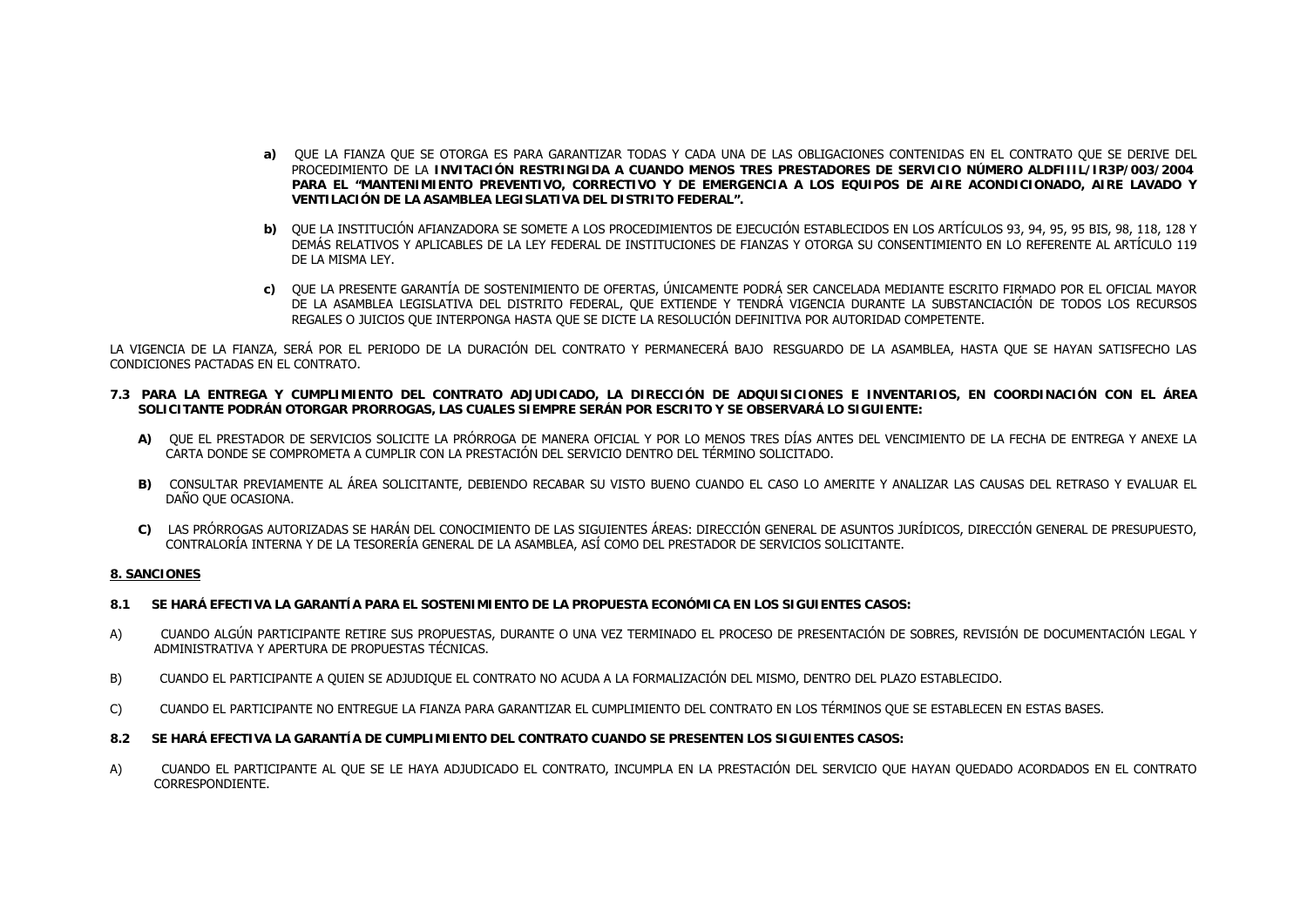- B) CUANDO EL LA PRESTACIÓN DEL SERVICIO CONTRATADO, NO CUMPLA CON LAS CARACTERÍSTICAS Y ESPECIFICACIONES ESTABLECIDAS EN LOS ANEXOS TÉCNICO DE ESTAS BASES, ASÍ COMO EN EL CONTRATO CORRESPONDIENTE.
- C) CUANDO HUBIESE TRANSCURRIDO EL TIEMPO MÁXIMO PARA LA PRESTACIÓN DEL SERVICIO CONFORME A LO ESTABLECIDO EN LAS BASES Y/O A LOS PLAZOS PACTADOS EN EL CONTRATO RESPECTIVO, Y NO SE HUBIESE CUMPLIDO CON ESTE.
- D) CUANDO NO SE CUMPLAN CON LOS PARÁMETROS DE CALIDAD CONVENIDOS EN EL CONTRATO, CONFORME A LAS PROPUESTAS PRESENTADAS.
- **8.3 DE LA PENA CONVENCIONAL**

LAS PENAS CONVENCIONALES QUE SE APLICARÁN POR ATRASOS EN LA PRESTACIÓN DEL SERVICIO, SERÁN LAS SIGUIENTES:

1. EL ATRASO EN LA PRESTACIÓN DEL SERVICIO, SERÁ SANCIONADO CON UNA PENA CONVENCIONAL DEL 0.1% POR CADA DÍA DE ATRASO SOBRE EL IMPORTE DEL INCUMPLIMIENTO.

2. EN EL SUPUESTO DE QUE SEA RESCINDIDO EL CONTRATO, NO PROCEDERÁ EL COBRO DE DICHAS PENALIZACIONES NI LA CONTABILIZACIÓN DE LAS MISMAS PARA HACER EFECTIVA LA GARANTÍA DE INCUMPLIMIENTO.

## **9. DESCALIFICACIÓN DE PARTICIPANTES:**

SE DESCALIFICARÁ A LOS PARTICIPANTES QUE INCURRAN EN ALGUNA DE LAS SITUACIONES SIGUIENTES:

- **9.1.** SI NO CUMPLEN CON TODOS LOS REQUISITOS, CONDICIONES GENERALES Y DOCUMENTOS ESTABLECIDOS EN ESTAS BASES, INCLUYENDO LA FALTA DE PUNTUALIDAD O ASISTENCIA AL EVENTO A QUE SE REFIERE EL NUMERAL 4 INCISO B) DE LAS BASES.
- **9.2.** SI SE COMPRUEBA QUE TIENEN ACUERDOS CON OTROS PRESTADORES DE SERVICIO PARA ELEVAR LOS PRECIOS EN EL MANTENIMIENTO PREVENTIVO, CORRECTIVO Y DE EMERGENCIA A LOS EQUIPOS DE AIRE ACONDICIONADO, AIRE LAVADO Y VENTILACIÓN OBJETO DE ESTA INVITACIÓN O CUALQUIER OTRO ACUERDO QUE TENGA COMO FIN UNA VENTAJA SOBRE LOS DEMÁS PARTICIPANTES.
- **9.3.** SI EL PRESTADOR DE SERVICIOS ES DESCALIFICADO, EL MISMO PODRÁ VOLVER A PARTICIPAR EN LA SEGUNDA INVITACIÓN, SI FUERA EL CASO, A QUE SE CONVOQUE, SIEMPRE Y CUANDO CUMPLA CON LOS REQUISITOS EXIGIDOS EN LAS BASES Y NO SE HUBIERA UBICADO EN EL SUPUESTO QUE ANTECEDE.
- **9.4.**SI SE COMPRUEBA QUE EL PRESTADOR DE SERVICIOS NO TIENE LA CAPACIDAD NECESARIA PARA CUMPLIR ADECUADAMENTE Y EN TIEMPO LOS SERVICIOS CONTRATADOS.
- **9.5.**SI LOS PRESTADORES DE SERVICIO TIENEN COMPROMISOS CONTRACTUALES ATRASADOS CON LA ASAMBLEA LEGISLATIVA DEL DISTRITO FEDERAL.
- **9.6.**SI SE ENCUENTRAN EN ALGUNO DE LOS SUPUESTOS ENUMERADOS EN EL ANEXO 3 DE ESTAS BASES.
- **9.7.**EN CASO DE CONDUCIRSE CON FALSEDAD EN LA INFORMACIÓN PRESENTADA.
- **9.8. LOS PARTICIPANTES QUE HUBIERAN SIDO DESCALIFICADOS NO PODRÁN ACUDIR, POR NINGÚN MOTIVO, A LA ETAPA POSTERIOR A AQUELLA QUE DIO ORIGEN A SU DESCALIFICACIÓN DENTRO DEL PROCEDIMIENTO DE LA INVITACIÓN.**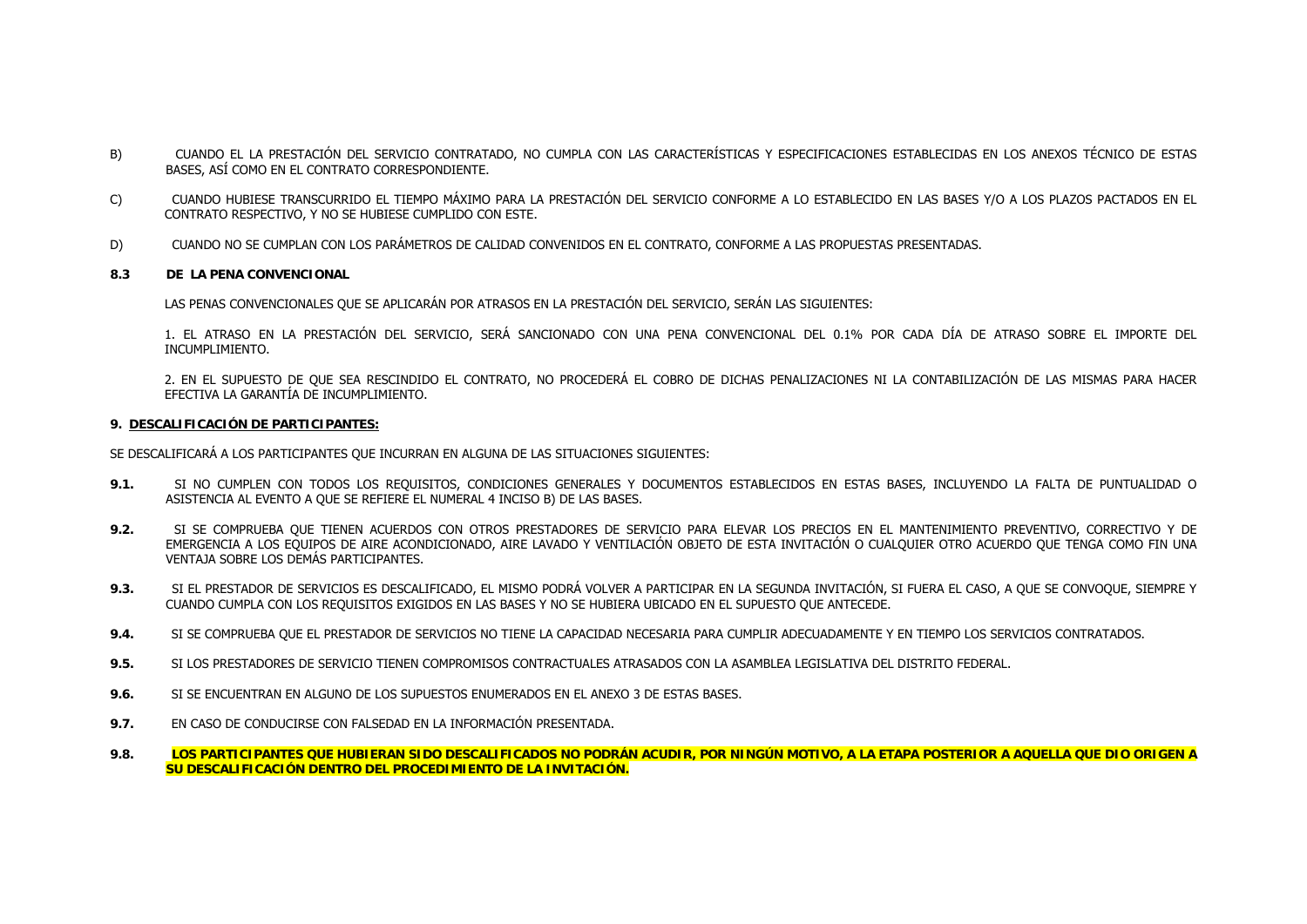### **10.SUSPENSIÓN TEMPORAL DE LA INVITACIÓN; REANUDACIÓN DE LA MISMA**

- A) LA ASAMBLEA PODRÁ SUSPENDER ESTA INVITACIÓN EN FORMA TEMPORAL, CUANDO SE PRESUMA Y COMPRUEBE QUE EXISTEN:
	- 1. ARREGLOS ENTRE PARTICIPANTES PARA ELEVAR LOS PRECIOS EN EL **"MANTENIMIENTO PREVENTIVO, CORRECTIVO Y DE EMERGENCIA A LOS EQUIPOS DE AIRE ACONDICIONADO, AIRE LAVADO Y VENTILACIÓN DE LA ASAMBLEA LEGISLATIVA DEL DISTRITO FEDERAL".**
	- 2. OTRAS IRREGULARIDADES GRAVES DENTRO DE LA INVITACIÓN, PARA ESTOS CASOS, SE AVISARÁ POR ESCRITO A TODOS LOS PARTICIPANTES.
	- 3. POR INCONFORMIDAD PRESENTADA A LA CONTRALORÍA INTERNA DE LA ASAMBLEA LEGISLATIVA DEL DISTRITO FEDERAL, PROMOVIDA POR UN PRESTADOR DE SERVICIOS SIEMPRE Y CUANDO ESA UNIDAD ADMINISTRATIVA INSTRUCTORA ASÍ LO ORDENE.
- B) **REANUDACIÓN DE LA INVITACIÓN SUSPENDIDA TEMPORALMENTE**.- SI DESAPARECEN LAS CAUSAS QUE HUBIESEN MOTIVADO LA SUSPENSIÓN TEMPORAL DE LA INVITACIÓN Y QUE NO HAYA AFECTADO EL FONDO DEL PROCEDIMIENTO, LA ASAMBLEA REANUDARÁ LA MISMA, PREVIO AVISO POR ESCRITO A TODOS LOS PARTICIPANTES INVOLUCRADOS Y SOLAMENTE PODRÁN PARTICIPAR AQUELLOS QUE NO HUBIEREN SIDO DESCALIFICADOS.

## **11.- CANCELACIÓN DE LA INVITACIÓN.- LA ASAMBLEA PODRÁ CANCELAR ESTE PROCEDIMIENTO DE INVITACIÓN RESTRINGIDA, SI SE PRESENTAN CUALQUIERA DE LOS CASOS SIGUIENTES:**

- **11.1**CASO FORTUITO O DE FUERZA MAYOR.
- **11.2** SI SE COMPRUEBA LA EXISTENCIA DE ARREGLO ENTRE PARTICIPANTES PARA ELEVAR LOS PRECIOS DEL SERVICIO SOLICITADO O BIEN, SI SE COMPRUEBA LA EXISTENCIA DE OTRAS IRREGULARIDADES GRAVES, SIEMPRE Y CUANDO NO QUEDE POR LO MENOS UN PRESTADOR DE SERVICIOS QUE NO HAYA SIDO DESCALIFICADO. CUANDO SE CANCELE UNA INVITACIÓN, SE AVISARÁ AL RESPECTO POR ESCRITO, A TODOS LOS PARTICIPANTES INVOLUCRADOS.
- **11.3** CUANDO LA INVITACIÓN SEA CANCELADA DEBIDO A UNA DE LAS SITUACIONES INDICADAS EN EL PUNTO ANTERIOR, LA ASAMBLEA LEGISLATIVA DEL DISTRITO FEDERAL, PODRÁ CONVOCAR A UNA NUEVA INVITACIÓN.
- **11.4**SI SE COMPRUEBA LA EXISTENCIA DE OTRAS IRREGULARIDADES GRAVES.

#### **12.CONDICIONES PARA DECLARAR DESIERTA LA INVITACIÓN:**

LA ASAMBLEA LEGISLATIVA DEL DISTRITO FEDERAL, PROCEDERÁ A DECLARAR DESIERTA UNA INVITACIÓN Y EXPEDIRÁ UNA NUEVA CONVOCATORIA EN LOS SIGUIENTES CASOS:

**1.-** CUANDO NINGÚN PRESTADOR DE SERVICIOS SE INSCRIBA PARA PARTICIPAR.

**2.**- CUANDO NINGUNA DE LAS PROPUESTAS PRESENTADAS REÚNA LOS REQUISITOS ESTABLECIDOS, O SUS PRECIOS NO FUEREN ACEPTABLES.

**3.**- SI DESPUÉS DE REALIZADA LA SEGUNDA CONVOCATORIA CONCURREN CAUSAS SEÑALADAS EN LOS PUNTOS ANTERIORES, LA ASAMBLEA LEGISLATIVA DEL DISTRITO FEDERAL PODRÁ DESIGNAR DIRECTAMENTE EL CONTRATO AL PRESTADOR DE SERVICIOS QUE SATISFAGA LOS REQUISITOS EXIGIDOS Y OFREZCA LAS MEJORES CONDICIONES DE PRECIO, CALIDAD, FINANCIAMIENTO, OPORTUNIDAD Y DEMÁS CIRCUNSTANCIAS PERTINENTES.

**4.**- SI AL ABRIR LAS PROPUESTAS, NO SE CUENTA CUANDO MENOS CON TRES PROPUESTAS QUE REÚNA LOS REQUISITOS ESTABLECIDOS EN LAS BASES DE LA INVITACIÓN.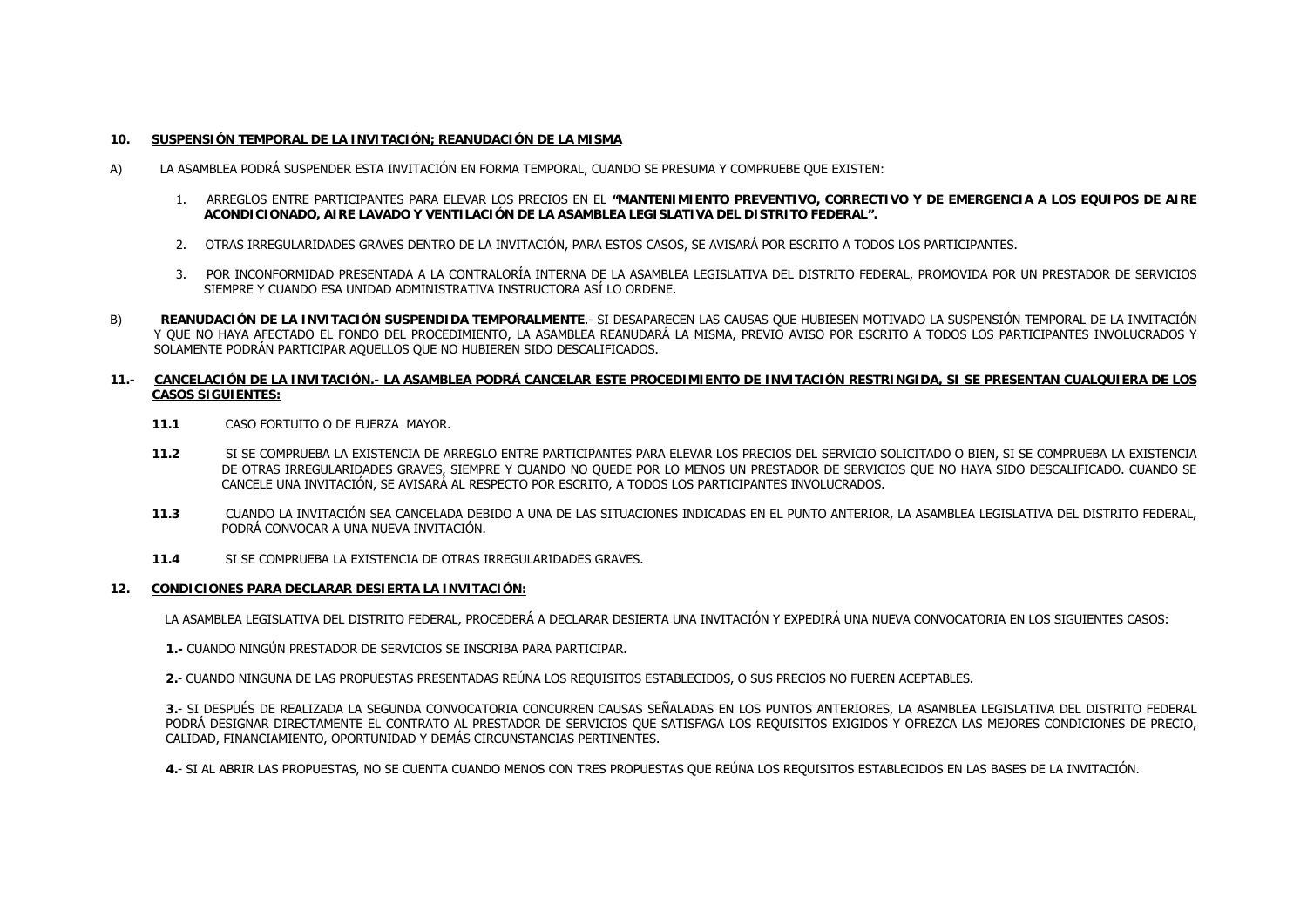**5.**- SI AL ABRIR LAS PROPUESTAS ECONÓMICAS, LOS PRECIOS NO FUERAN ACEPTABLES PARA LA ASAMBLEA LEGISLATIVA DEL DISTRITO FEDERAL.

## **13. RESCISIÓN ADMINISTRATIVA DEL CONTRATO.**

- **13.1** EL INCUMPLIMIENTO DE LAS OBLIGACIONES CONTRACTUALES POR PARTE DEL LICITANTE LO HARÁ RESCINDIBLE SIN RESPONSABILIDAD PARA LA ASAMBLEA LEGISLATIVA DEL DISTRITO FEDERAL; POR OTRA PARTE LA PROPIA ASAMBLEA LEGISLATIVA, PODRÁ DAR POR TERMINADO EL CONTRATO ANTICIPADAMENTE CUANDO CONCURRAN RAZONES DE INTERÉS GENERAL.
- **13.2** EN CASO DE QUE LA ASAMBLEA LEGISLATIVA DEL DISTRITO FEDERAL RESCINDA EL CONTRATO PODRÁ PROCEDER A ADJUDICAR EL CONTRATO QUE CORRESPONDA AL LICITANTE QUE CUBRIENDO TODOS LOS REQUISITOS PRESENTE LA PROPUESTA ECONÓMICA CON UNA DIFERENCIA MÁXIMA DEL CINCO POR CIENTO.
- **13.3** EN CASO DE LLEVAR A CABO LA RESCISIÓN DEL CONTRATO, LA GARANTÍA DE CUMPLIMIENTO SERÁ PROPORCIONAL AL MONTO DE LAS OBLIGACIONES INCUMPLIDAS.
- **13.4** CUANDO EL PRESTADOR DE SERVICIOS, NO FIRME EL CONTRATO DERIVADO DE LA INVITACIÓN DENTRO DEL PLAZO ESTABLECIDO.
- **13.5** CUANDO EL PRESTADOR DE SERVICIOS, MODIFIQUE UNILATERALMENTE LAS CARACTERÍSTICAS DE LOS SERVICIOS OBJETO DEL CONTRATO, SIN AUTORIZACIÓN EXPRESA DE LA CONVOCANTE.
- **13.6** CUANDO LA PRESTACIÓN DEL SERVICIO DIFIERA A LA OFRECIDA Y NO SE CUMPLA CON EL PARÁMETRO DE CALIDAD EN EL SERVICIO.

## **14. INCONFORMIDADES Y CONTROVERSIAS.**

## **14.1 INCONFORMIDADES**

- LOS PARTICIPANTES QUE AFECTADOS POR CUALQUIER ACTO O RESOLUCIÓN EMITIDO POR LA ASAMBLEA LEGISLATIVA DEL DISTRITO FEDERAL, EN EL DESARROLLO O POR EL RESULTADO DE LA PRESENTE INVITACIÓN RESTRINGIDA QUE CONTRAVENGA LO DISPUESTO POR ESTAS BASES Y SUS ANEXOS PODRÁN INTERPONER EL RECURSO DE INCONFORMIDAD, EN TÉRMINOS DE LO DISPUESTO POR LA LEY DE PROCEDIMIENTO ADMINISTRATIVO DEL DISTRITO FEDERAL.
- ● EL RECURSO DE INCONFORMIDAD DEBERÁ PRESENTARSE ANTE LA CONTRALORÍA INTERNA DE LA PROPIA ASAMBLEA DENTRO DEL TÉRMINO DE DIEZ DÍAS CONTADOS A PARTIR DEL ACTO O RESOLUCIÓN QUE SE RECURRA, O DE QUE EL RECURRENTE TENGA CONOCIMIENTO DEL MISMO.
- $\bullet$  LA MANIFESTACIÓN DE HECHOS FALSOS SE SANCIONARÁ CONFORME A LAS DISPOSICIONES SEÑALADAS EN LA LEY DE PROCEDIMIENTO ADMINISTRATIVO Y EN LAS DEMÁS QUE RESULTEN APLICABLES.
- $\bullet$  CUANDO UNA INCONFORMIDAD SE RESUELVA COMO NO FAVORABLE EL PROMOVENTE POR RESULTAR NOTORIAMENTE IMPROCEDENTE Y SE ADVIERTA QUE SE HIZO CON EL ÚNICO PROPÓSITO DE RETRASAR Y ENTORPECER EL PROCEDIMIENTO DE CONTRATACIÓN, SE LE IMPONDRÁ MULTA DE CONFORMIDAD CON LA LEY DE PROCEDIMIENTO ADMINISTRATIVO DEL DISTRITO FEDERAL Y LOS DEMÁS ORDENAMIENTOS QUE RESULTEN APLICABLES.

## **14.2. CONTROVERSIAS**

 $\bullet$  LAS CONTROVERSIAS QUE SE SUSCITEN EN MATERIA DE ADQUISICIÓN Y LA PRESTACIÓN DE SERVICIOS DE CUALQUIER NATURALEZA, SE RESOLVERÁN CON APEGO DE CONFORMIDAD CON LAS DISPOSICIONES EN MATERIA DE OBLIGACIONES QUE ESTABLECE EL CÓDIGO CIVIL PARA EL DISTRITO FEDERAL VIGENTE Y EL CÓDIGO DE PROCEDIMIENTOS CIVILES Y EN SU DEFECTO POR LA LEGISLACIÓN APLICABLE.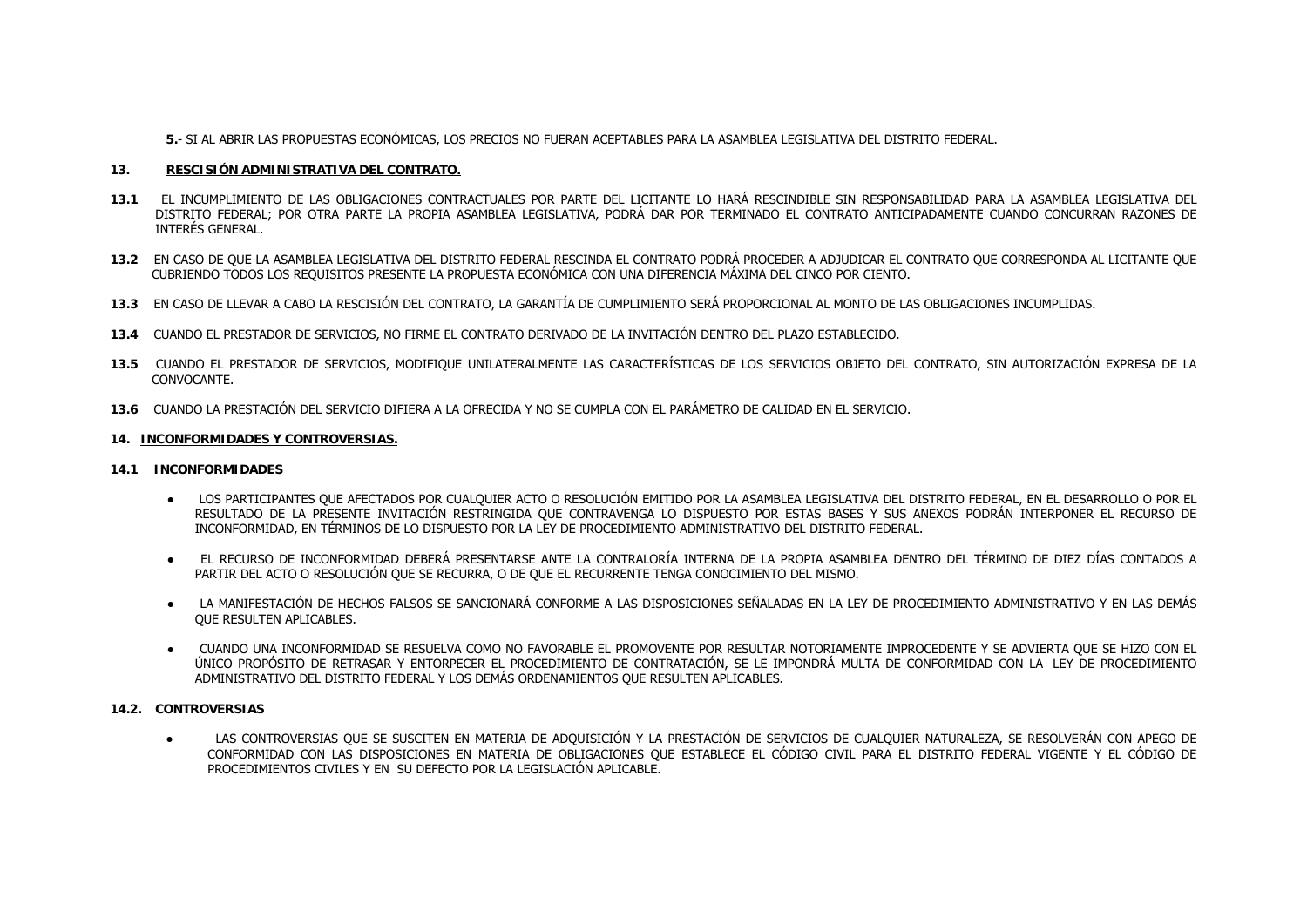$\bullet$  LA CONTRALORÍA INTERNA DE LA ASAMBLEA LEGISLATIVA DEL DISTRITO FEDERAL INHABILITARÁ TEMPORALMENTE PARA PARTICIPAR EN PROCEDIMIENTOS DE CONTRATACIÓN O CELEBRAR CONTRATOS, AL PRESTADOR O LICITANTE QUE SE UBIQUE EN ALGUNOS DE LOS SUPUESTOS SEÑALADOS EN EL **ANEXO 4** DE ESTAS BASES.

**A T E N T A M E N T E**

**LIC. HEGEL CORTES MIRANDAOFICIAL MAYOR ASAMBLEA LEGISLATIVA DEL DISTRITO FEDERAL III LEGISLATURA**

**ANEXO TÉCNICO**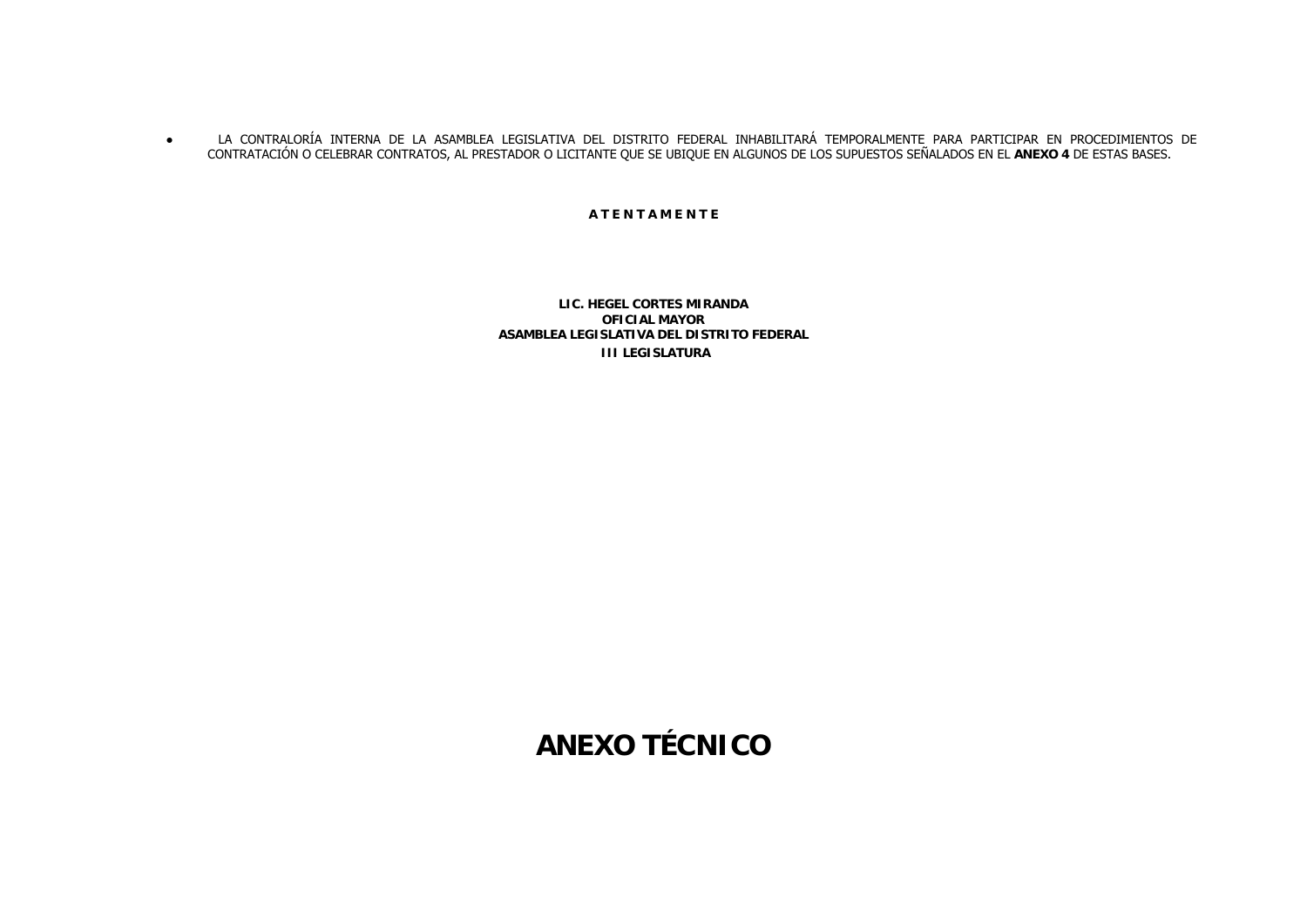## **ANEXO 1**

FECHA\_

REFERENCIA: **INVITACIÓN RESTRINGIDA A CUANDO MENOS TRES PRESTADORES DE SERVICIO NÚMERO ALDFIIIL/IR3P/003/2004, "MANTENIMIENTO PREVENTIVO, CORRECTIVO Y DE EMERGENCIA A LOS EQUIPOS DE AIRE ACONDICIONADO, AIRE LAVADO Y VENTILACIÓN DE LA ASAMBLEA LEGISLATIVA DEL DISTRITO FEDERAL".**

**ASAMBLEA LEGISLATIVA DEL DISTRITO FEDERAL III LEGISLATURA LIC. HEGEL CORTÉS MIRANDA OFICIAL MAYOR**

**EN ATENCIÓN: DIRECCIÓN DE ADQUISICIONES E INVENTARIOS**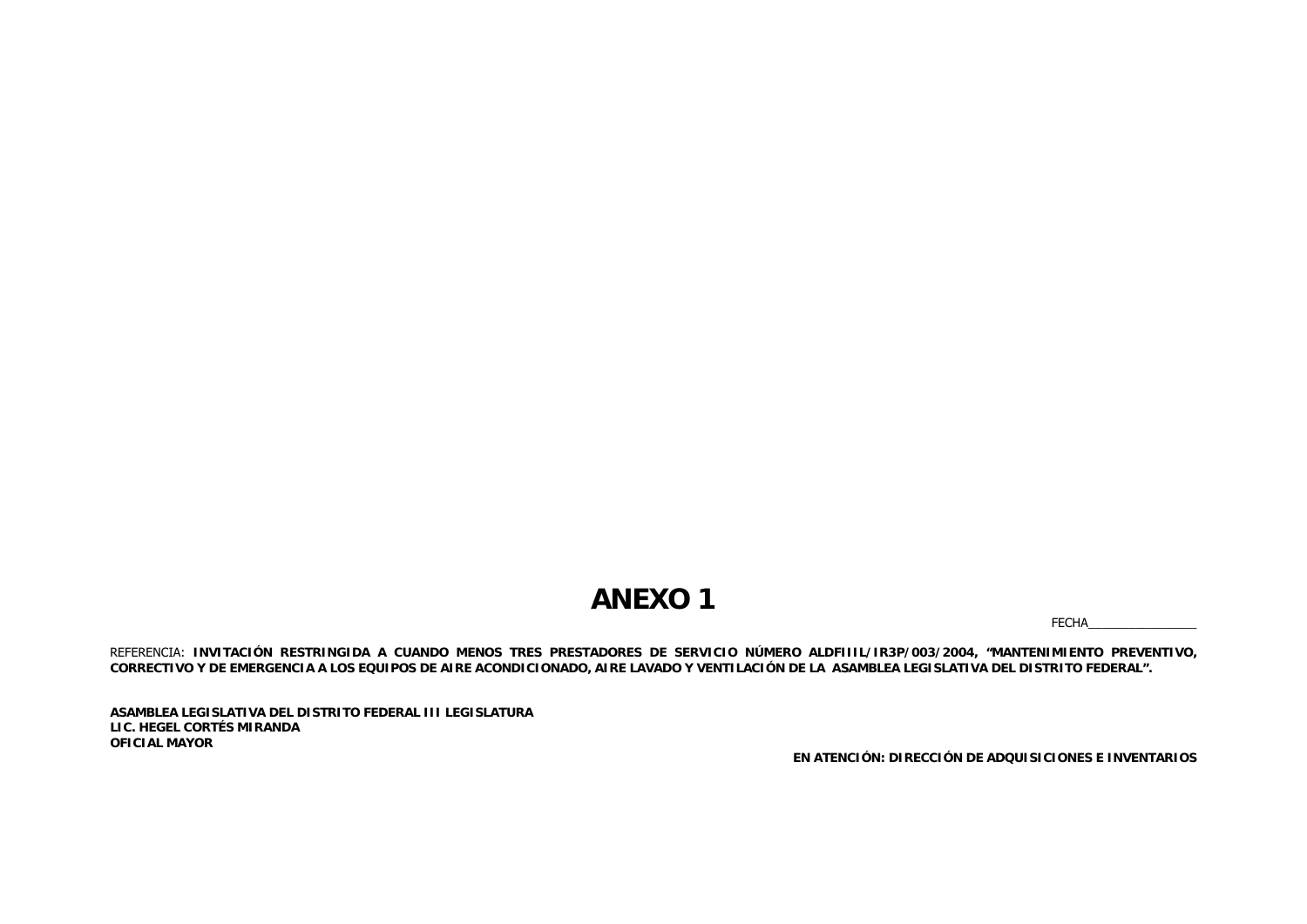## P R E S E N T E

\_\_\_\_\_\_\_\_\_\_\_\_\_\_\_\_\_\_\_\_\_\_\_\_\_\_\_\_, MANIFIESTO BAJO PROTESTA DE DECIR VERDAD, QUE LOS DATOS AQUÍ ASENTADOS, SON CIERTOS Y HAN SIDO DEBIDAMENTE VERIFICADOS, ASÍ COMO QUE CUENTO CON LAS FACULTADES SUFICIENTES PARA SUSCRIBIR LA PROPUESTA DE LA PRESENTE INVITACIÓN, A NOMBRE Y REPRESENTACIÓN DE: <u>\_\_(PERSONA FÍSICA O MORAL)</u>.

REGISTRO FEDERAL DE CONTRIBUYENTE:

| DOMICILIO:<br>CALLE Y NÚMERO:<br>COLONIA:<br>CODIGO POSTAL:<br>TELÉFONOS:<br>CORREO ELECTRÓNICO: |                  | DELEGACIÓN O MUNICIPIO:<br>ENTIDAD FEDERATIVA:<br>FAX: |        |
|--------------------------------------------------------------------------------------------------|------------------|--------------------------------------------------------|--------|
| NÚMERO DE LA ESCRITURA PÚBLICA EN LA QUE CONSTA SU ACTA CONSTITUTIVA:                            |                  |                                                        | FFCHA: |
| NOMBRE, NÚMERO Y LUGAR DEL NOTARIO PÚBLICO ANTE EL CUAL SE DIO FE DE LA MISMA:                   |                  |                                                        |        |
| RELACIÓN DE ACCIONISTAS. - % (PORCENTAJE)<br>APELLIDO PATERNO                                    | APELLIDO MATERNO | NOMBRE (S)                                             | R.F.C. |
| DESCRIPCIÓN DEL OBJETO SOCIAL:                                                                   |                  |                                                        |        |
| REFORMAS AL ACTA CONSTITUTIVA:                                                                   |                  |                                                        |        |
| NOMBRE DEL APODERADO O REPRESENTANTE LEGAL:                                                      |                  |                                                        |        |
| INSCRIPCIÓN AL REGISTRO PÚBLICO DE COMERCIO:                                                     |                  |                                                        |        |
| DATOS DEL DOCUMENTO MEDIANTE EL CUAL ACREDITA SU PERSONALIDAD Y FACULTADES:                      |                  |                                                        |        |
| ESCRITURA PÚBLICA NÚMERO:                                                                        |                  | FECHA:                                                 |        |
| NOMBRE, NÚMERO Y LUGAR DEL NOTARIO PÚBLICO ANTE EL CUAL SE OTORGÓ:                               |                  |                                                        |        |
| (LUGAR Y FECHA)<br>PROTESTO LO NECESARIO                                                         |                  |                                                        |        |

\_\_\_\_\_\_\_\_\_\_\_\_\_\_\_\_\_\_\_\_\_\_\_\_\_\_\_ (NOMBRE Y FIRMA)

NOTA: EL PRESENTE FORMATO PODRÁ SER REPRODUCIDO POR CADA PARTICIPANTE EN EL MODO QUE SE ESTIME CONVENIENTE, DEBIENDO RESPETAR SU CONTENIDO, PREFERENTEMENTE EN EL ORDEN INDICADO.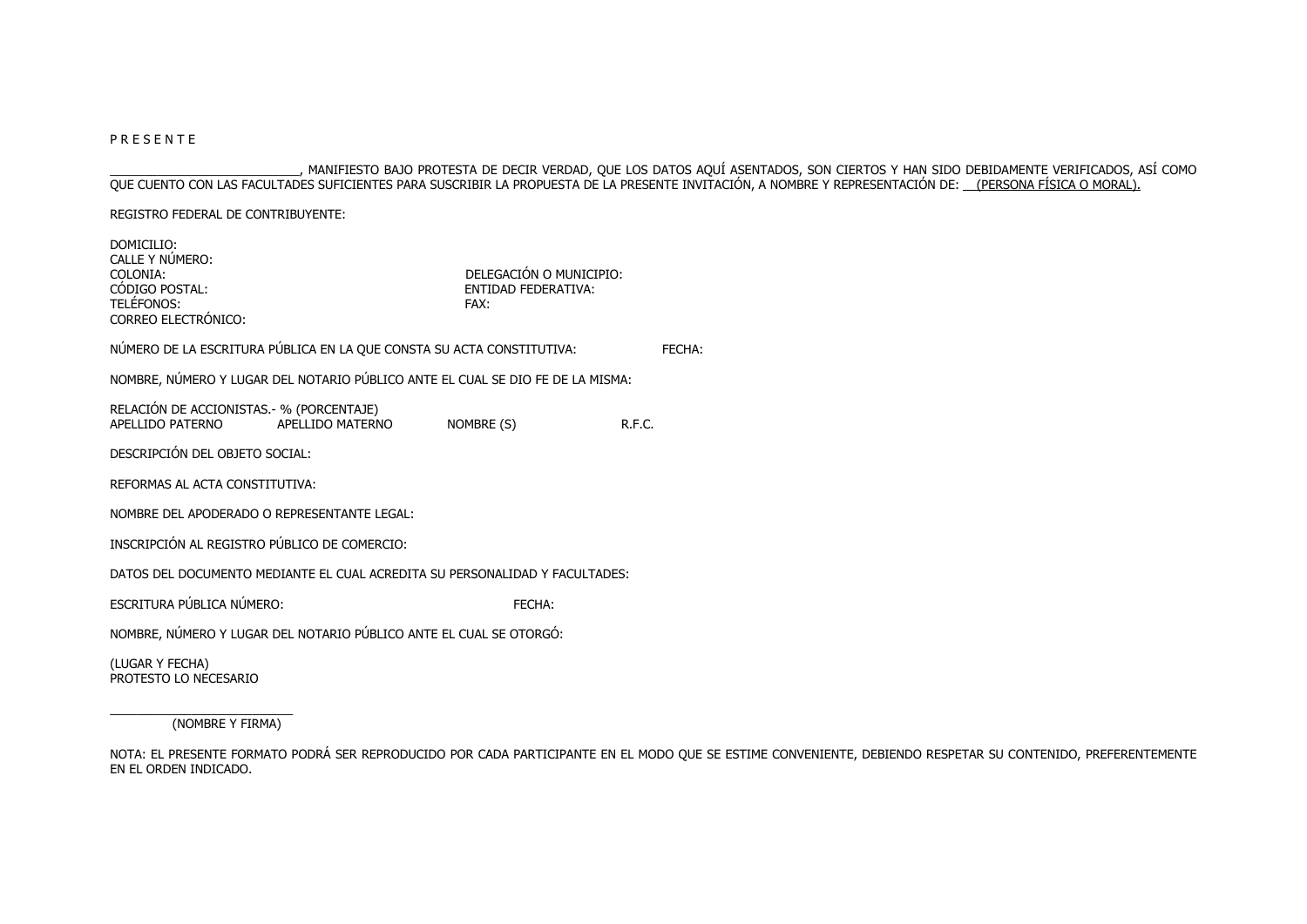## **ANEXO 2**

**FECHA \_\_\_\_\_\_\_\_\_\_\_**

REFERENCIA: **INVITACIÓN RESTRINGIDA A CUANDO MENOS TRES PRESTADORES DE SERVICIO NÚMERO ALDFIIIL/IR3P/003/2004, "MANTENIMIENTO PREVENTIVO, CORRECTIVO Y DE EMERGENCIA A LOS EQUIPOS DE AIRE ACONDICIONADO, AIRE LAVADO Y VENTILACIÓN DE LA ASAMBLEA LEGISLATIVA DEL DISTRITO FEDERAL".**

**ASAMBLEA LEGISLATIVA DEL DISTRITO FEDERAL III LEGISLATURA LIC. HEGEL CORTES MIRANDAOFICIAL MAYOR**

**EN ATENCIÓN: DIRECCIÓN DE ADQUISICIONES E INVENTARIOS**

P R E S E N T E

\_\_\_\_\_\_\_\_\_\_\_\_\_\_\_\_\_\_\_\_\_\_\_\_\_\_\_\_, MANIFIESTO BAJO PROTESTA DE DECIR VERDAD, QUE LOS DATOS AQUÍ ASENTADOS, SON CIERTOS Y HAN SIDO DEBIDAMENTE VERIFICADOS, ASÍ COMO QUE CUENTO CON LAS FACULTADES SUFICIENTES PARA SUSCRIBIR LA PROPUESTA TÉCNICA DE LA PRESENTE INVITACIÓN, A NOMBRE Y REPRESENTACIÓN DE: \_\_(PERSONA FÍSICA O MORAL).

SIN OTRO PARTICULAR, LES ENVÍO UN CORDIAL SALUDO

**A T E N T A M E N T E**

**NOMBRE, FIRMA Y CARGO REPRESENTANTE LEGAL DE LA EMPRESA**

(PAPEL MEMBRETEADO DE LA EMPRESA)

**ANEXO 3**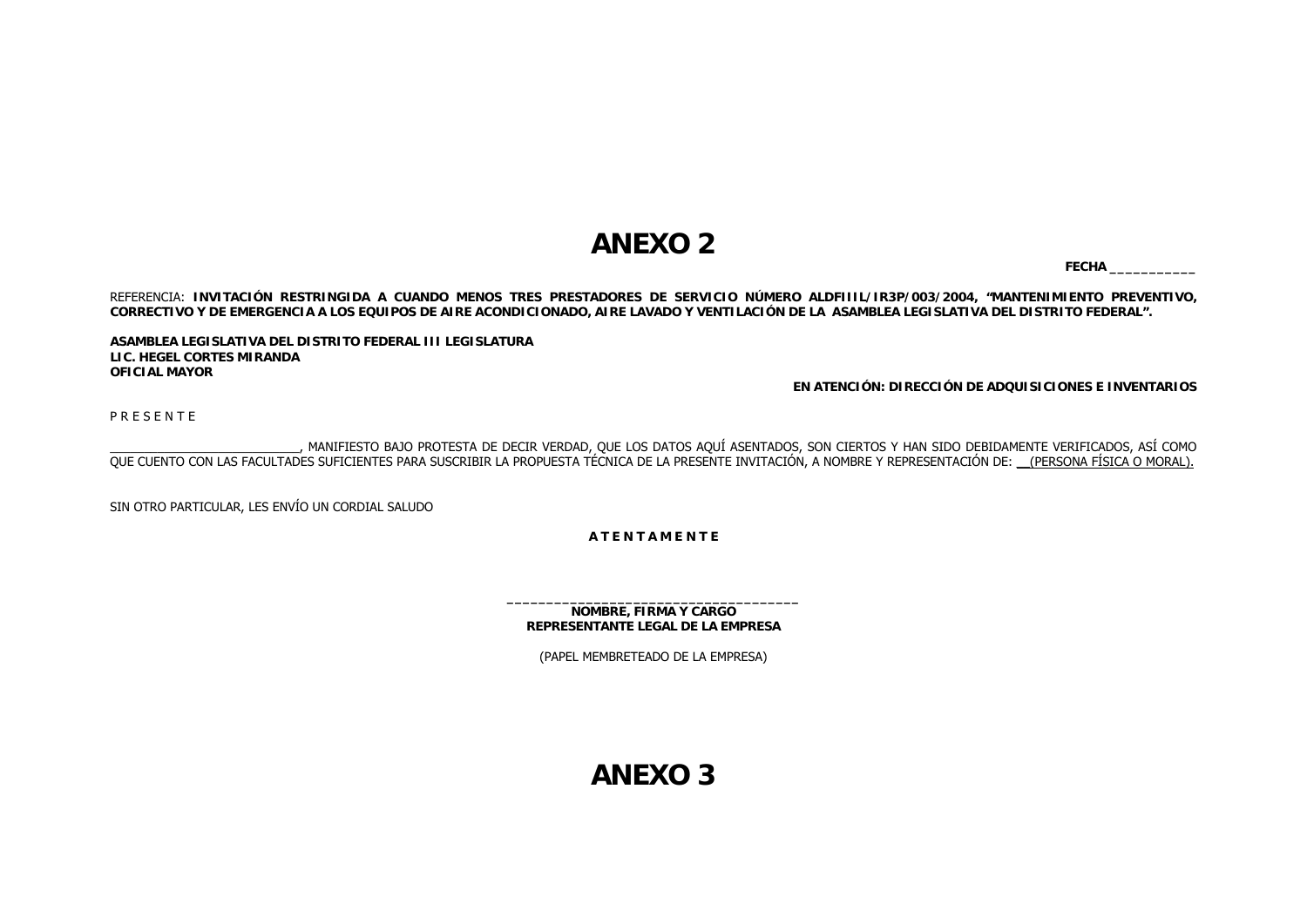FECHA\_\_\_\_\_\_\_\_\_\_\_\_\_\_\_\_

REFERENCIA: **INVITACIÓN RESTRINGIDA A CUANDO MENOS TRES PRESTADORES DE SERVICIO NÚMERO ALDFIIIL/IR3P/003/2004, "MANTENIMIENTO PREVENTIVO, CORRECTIVO Y DE EMERGENCIA A LOS EQUIPOS DE AIRE ACONDICIONADO, AIRE LAVADO Y VENTILACIÓN DE LA ASAMBLEA LEGISLATIVA DEL DISTRITO FEDERAL".**

CARTA ACEPTACIÓN DE BASES

**ASAMBLEA LEGISLATIVA DEL DISTRITO FEDERAL III LEGISLATURALIC. HEGEL CORTÉS MIRANDAOFICIAL MAYOR**

**EN ATENCIÓN: DIRECCIÓN DE ADQUISICIONES E INVENTARIOS**

P R E S E N T E

POR MEDIO DEL PRESENTE COMUNICO A USTEDES QUE HE LEÍDO Y ESTOY DE ACUERDO CON LOS TÉRMINOS Y CONDICIONES ESTABLECIDOS EN LAS BASES, ASÍ COMO A LO ASENTADO EN LA JUNTA DE ACLARACIONES DE LA **INVITACIÓN RESTRINGIDA A CUANDO MENOS TRES PRESTADORES DE SERVICIO NÚMERO ALDFIIL/IR3P/003/2004, "MANTENIMIENTO PREVENTIVO, CORRECTIVO Y DE EMERGENCIA A LOS EQUIPOS DE AIRE ACONDICIONADO, AIRE LAVADO Y VENTILACIÓN DE LA ASAMBLEA LEGISLATIVA DEL DISTRITO FEDERAL".**

SIN OTRO PARTICULAR, LES ENVÍO UN CORDIAL SALUDO

**A T E N T A M E N T E**

**NOMBRE, FIRMA Y CARGO REPRESENTANTE LEGAL DE LA EMPRESA**

(PAPEL MEMBRETEADO DE LA EMPRESA)

**ANEXO 4**

FECHA\_\_\_\_\_\_\_\_\_\_\_\_\_\_\_\_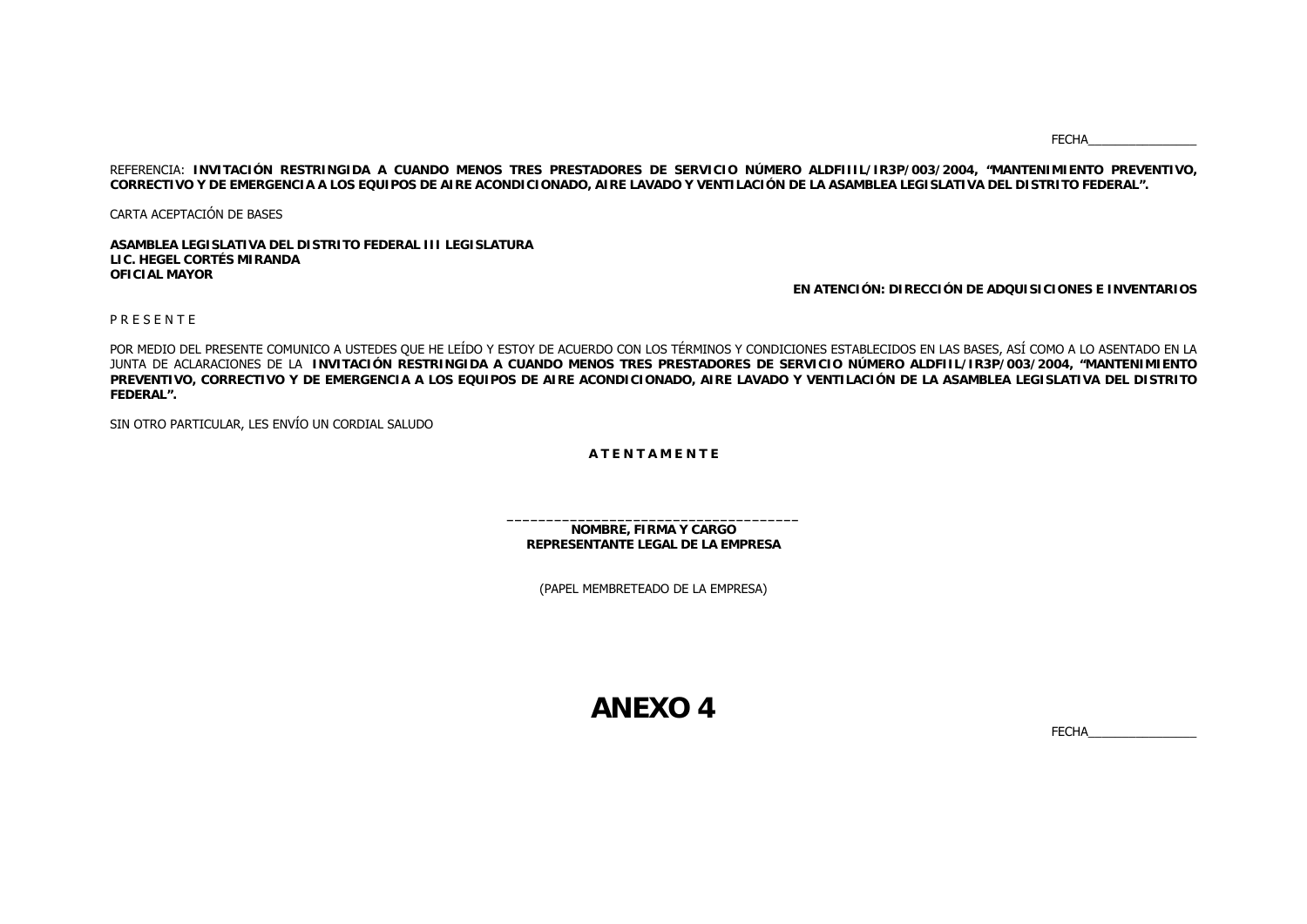REFERENCIA: **INVITACIÓN RESTRINGIDA A CUANDO MENOS TRES PRESTADORES DE SERVICIO NÚMERO ALDFIIIL/IR3P/003/2004, "MANTENIMIENTO PREVENTIVO, CORRECTIVO Y DE EMERGENCIA A LOS EQUIPOS DE AIRE ACONDICIONADO, AIRE LAVADO Y VENTILACIÓN DE LA ASAMBLEA LEGISLATIVA DEL DISTRITO FEDERAL".**

MANIFIESTO DE NO INCURRIR EN FALSAS DECLARACIONES

**ASAMBLEA LEGISLATIVA DEL DISTRITO FEDERAL III LEGISLATURALIC. HEGEL CORTÉS MIRANDAOFICIAL MAYOR**

## **EN ATENCIÓN: DIRECCIÓN DE ADQUISICIONES E INVENTARIOS**

## P R E S E N T E

BAJO PROTESTA DE DECIR VERDAD Y SABEDOR DE LAS SANCIONES EN LAS QUE INCURREN LOS FALSOS DECLARANTES, MANIFIESTO QUE NINGUNO DE LOS MIEMBROS DE LA SOCIEDAD SE ENCUENTRA COMPRENDIDO EN LOS SUPUESTOS ENUNCIADOS SIGUIENTES:

- 1) AQUELLAS EN QUE EL SERVIDOR PÚBLICO QUE INTERVENGA EN CUALQUIER FORMA EN LA LICITACIÓN PÚBLICA TENGA INTERÉS PERSONAL, FAMILIAR O DE NEGOCIOS, INCLUYENDO AQUELLAS A LAS QUE LES PUEDA RESULTAR ALGÚN BENEFICIO PARA ÉL, SU CÓNYUGE O SUS PARIENTES CONSANGUÍNEOS HASTA EL CUARTO GRADO, POR AFINIDAD O CIVILES, O POR TERCEROS CON LOS QUE TENGA RELACIONES PROFESIONALES, LABORALES O DE NEGOCIOS O PARA SOCIOS O SOCIEDADES DE LAS QUE EL SERVIDOR PÚBLICO O LAS PERSONAS ANTES REFERIDAS FORMEN O HAYAN FORMADO PARTE DENTRO DEL AÑO FISCAL ANTERIOR A LA FECHA DE CELEBRACIÓN DE LA LICITACIÓN;
- 2) LAS QUE DESEMPEÑEN UN EMPLEO, CARGO O COMISIÓN EN EL SERVICIO PÚBLICO FEDERAL O DEL DISTRITO FEDERAL, O LO HAYAN DESEMPEÑADO HASTA UN AÑO ANTES DE LA PUBLICACIÓN D ELA CONVOCATORIA, O FECHA DE CELEBRACIÓN DEL CONTRATO (ADJUDICACIONES DIRECTAS) O BIEN, LAS SOCIEDADES DE LAS QUE DICHAS PERSONAS FORMEN PARTE, SIN LA AUTORIZACIÓN PREVIA Y POR ESCRITO DE LA CONTRALORÍA INTERNA, CONFORME A LA LEY DE RESPONSABILIDADES DE LOS SERVIDORES PÚBLICOS, ASÍ COMO LAS INHABILITADAS PARA DESEMPEÑAR UN EMPLEO, CARGO O COMISIÓN EN EL SERVICIO PÚBLICO;
- 3) AQUELLOS PARTICIPANTES QUE, POR CAUSAS IMPUTABLES A ELLOS MISMOS, LA ASAMBLEA LEGISLATIVA DEL DISTRITO FEDERAL LES HUBIERE RESCINDIDO ADMINISTRATIVAMENTE UN PEDIDO O CONTRATO. DICHO IMPEDIMENTO PREVALECERÁ HASTA DOS AÑOS CONTADOS A PARTIR DE LA FECHA DE RESCISIÓN DEL CONTRATO , A JUICIO DE LA CONTRALORÍA INTERNA;
- 4) LAS QUE NO POR CAUSAS IMPUTABLES A ELLAS LA ASAMBLEA LEGISLATIVA DEL DISTRITO FEDERAL LES HUBIEREN RESCINDIDO ADMINISTRATIVAMENTE UN CONTRATO; POR LO QUE POR CONSECUENCIA DE ESTO LA PROPIA ASAMBLEA LEGISLATIVA, HAYA SUFRIDO UN DETRIMENTO DE SU PATRIMONIO, SEGÚN SE ESTABLEZCA EN LA SENTENCIA O RESOLUCIÓN DEFINITIVA;
- 5) AQUELLAS QUE HUBIERAN PROPORCIONADO INFORMACIÓN QUE RESULTE FALSA, O QUE HAYAN ACTUADO CON DOLO O MALA FE, EN ALGÚN ETAPA DEL PROCESO DE LA LICITACIÓN O DEL PROCESO DE LA ADJUDICACIÓN DEL CONTRATO, EN SU CELEBRACIÓN, DURANTE SU VIGENCIA, O BIEN, EN LA PRESENTACIÓN O DESAHOGO DE UNA INCONFORMIDAD;
- 6) LOS PROVEEDORES O PRESTADORES DE SERVICIOS QUE HAYAN CELEBRADO CONTRATOS EN CONTRAVENCIÓN A LO DISPUESTO A LA NORMATIVIDAD VIGENTES, O LAS OUE INJUSTIFICADAMENTE Y POR CAUSAS IMPUTABLES A LAS MISMAS NO FORMALICEN EL CONTRATO ADJUDICADO;
- 7) LAS QUE SE ENCUENTREN EN SITUACIÓN DE ATRASO EN LAS ENTREGAS DE LOS BIENES O SERVICIOS POR CAUSAS IMPUTABLES A ELLOS, DEBIDAMENTE FUNDADAS Y MOTIVADAS, RESPECTO AL CUMPLIMIENTO DE OTRO U OTROS CONTRATOS Y HAYAN AFECTADO CON ELLO A LA ASAMBLEA LEGISLATIVA DEL DISTRITO FEDERAL;
- 8) AQUELLAS A LAS QUE SE LES DECLARE EN ESTADO DE QUIEBRA, QUE ESTÉN SUJETAS A UN PROCESO DE QUIEBRA O, EN SU CASO, SUJETAS A CONCURSO DE ACREEDORES;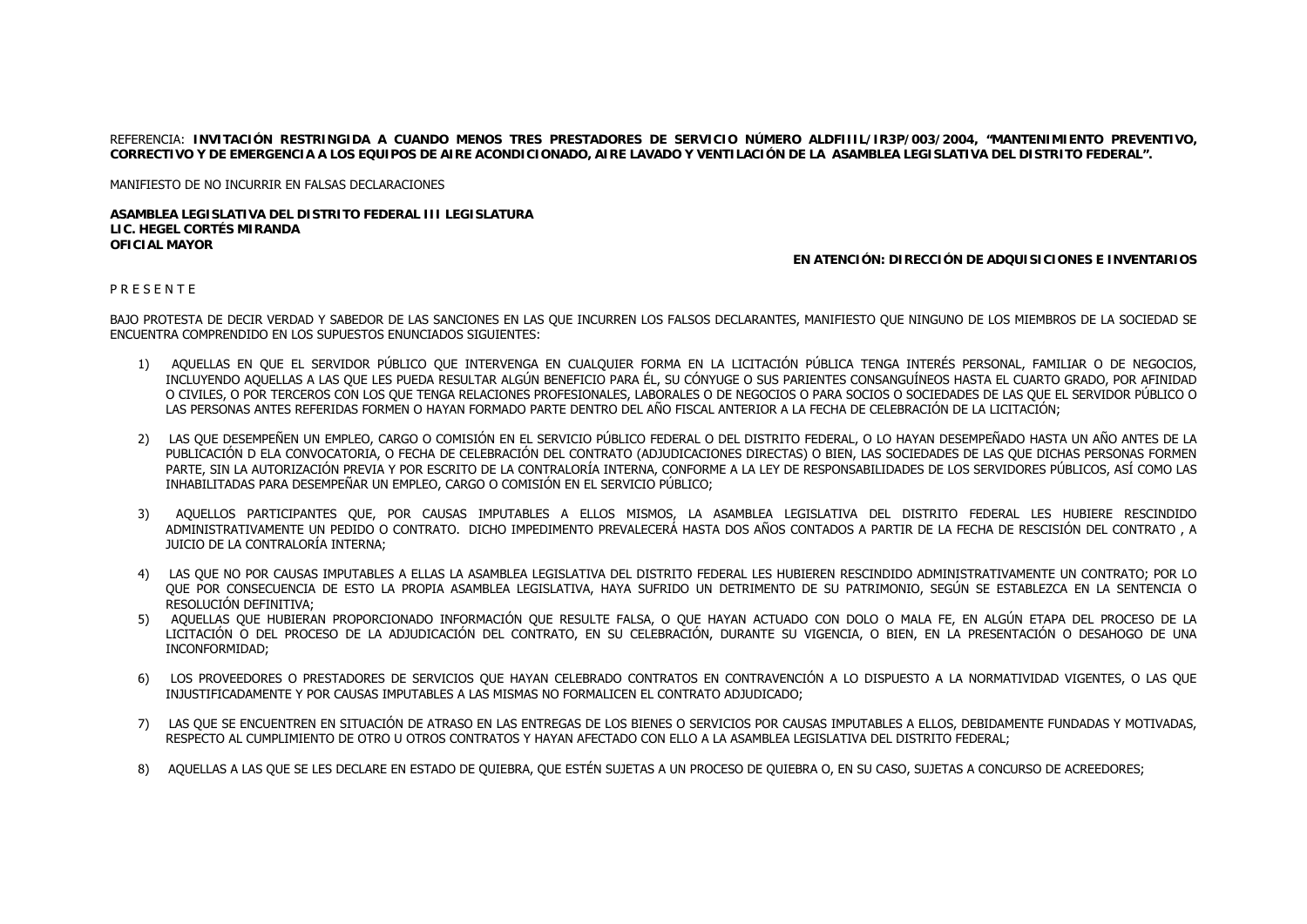- 9) LAS QUE POR SI O A TRAVÉS DE EMPRESAS QUE FORMEN PARTE DEL MISMO GRUPO EMPRESARIAL, ELABOREN DICTÁMENES, PERITAJES O AVALÚOS, QUE SE REQUIERAN PARA DIRIMIR CONTROVERSIAS ENTRE TALES PERSONAS Y LA ASAMBLEA LEGISLATIVA DEL DISTRITO FEDERAL;
- 10) LAS QUE SE ENCUENTRAN SANCIONADAS POR LA SECRETARÍA DE LA FUNCIÓN PÚBLICA, ANTES, SECODAM; Y/O CONTRALORÍA GENERAL DEL GOBIERNO DEL DISTRITO FEDERAL;
- 11) AQUELLAS PERSONAS FÍSICAS O MORALES, SOCIOS DE PERSONAS MORALES, O SUS REPRESENTANTES, QUE FORMEN PARTE DE OTRAS QUE SE ENCUENTREN PARTICIPANDO EN EL MISMO PROCEDIMIENTO;
- 12) AQUELLAS PERSONAS FÍSICAS, SOCIOS DE PERSONAS MORALES, SUS ADMINISTRADORES, O REPRESENTANTES, QUE FORMEN O HAYAN FORMADO PARTE DE LAS QUE SE ENCUENTRAN SANCIONADAS POR LA SECRETARÍA DE LA FUNCIÓN PÚBLICA, ANTES, SECODAM; POR LA CONTRALORÍA GENERAL DEL GOBIERNO DEL DISTRITO FEDERAL; O POR LA CONTRALORÍA INTERNA DE LA ASAMBLEA LEGISLATIVA DEL DISTRITO FEDERAL;
- 13) AQUELLAS QUE PRESENTEN GARANTÍAS, QUE NO RESULTEN POSIBLE HACERLAS EFECTIVAS POR CAUSAS NO IMPUTABLES A LA ADMINISTRACIÓN PÚBLICA DEL DISTRITO FEDERAL; Y
- 14) LAS DEMÁS QUE POR CUALQUIER CAUSA SE ENCUENTREN IMPEDIDAS PARA ELLO POR DISPOSICIÓN LEGAL.

DE LAS BASES DE LA **INVITACIÓN RESTRINGIDA A CUANDO MENOS TRES PRESTADORES DE SERVICIO NÚMERO ALDFIIIL/IR3P/003/2004, "MANTENIMIENTO PREVENTIVO, CORRECTIVO Y DE EMERGENCIA A LOS EQUIPOS DE AIRE ACONDICIONADO, AIRE LAVADO Y VENTILACIÓN DE LA ASAMBLEA LEGISLATIVA DEL DISTRITO FEDERAL".**

SE EXTIENDE LA PRESENTE PARA LOS FINES LEGALES A QUE HAYA LUGAR.

## **A T E N T A M E N T E**

**NOMBRE, FIRMA Y CARGO REPRESENTANTE LEGAL DE LA EMPRESA**

(PAPEL MEMBRETEADO DE LA EMPRESA)

**ANEXO 5**

FECHA\_\_\_\_\_\_\_\_\_\_\_\_\_\_\_\_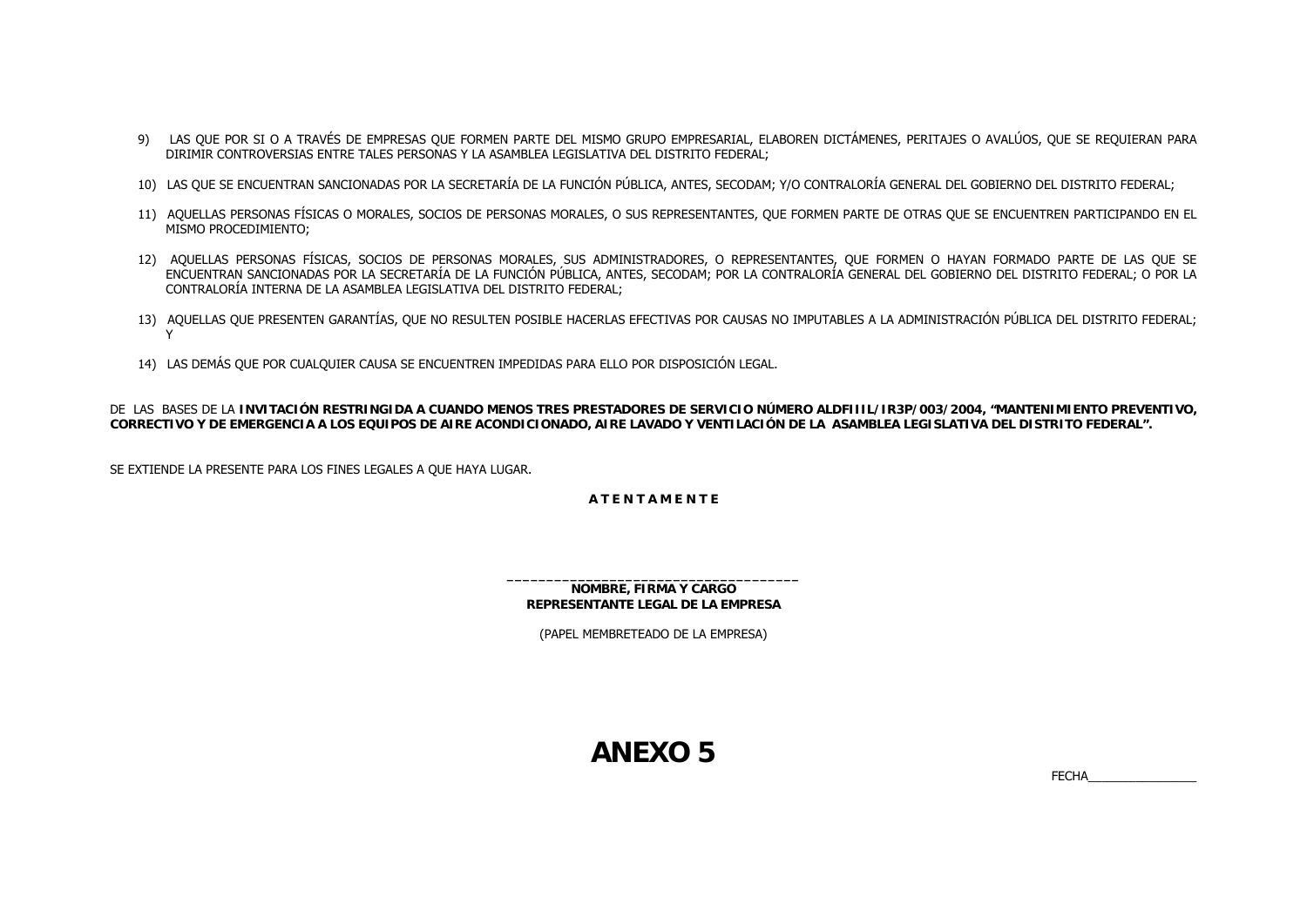REFERENCIA: **INVITACIÓN RESTRINGIDA A CUANDO MENOS TRES PRESTADORES DE SERVICIO NÚMERO ALDFIIIL/IR3P/003/2004, "MANTENIMIENTO PREVENTIVO, CORRECTIVO Y DE EMERGENCIA A LOS EQUIPOS DE AIRE ACONDICIONADO, AIRE LAVADO Y VENTILACIÓN DE LA ASAMBLEA LEGISLATIVA DEL DISTRITO FEDERAL".**

CARTA PROTESTA

**ASAMBLEA LEGISLATIVA DEL DISTRITO FEDERAL III LEGISLATURALIC. HEGEL CORTÉS MIRANDAOFICIAL MAYOR**

**EN ATENCIÓN: DIRECCIÓN DE ADQUISICIONES E INVENTARIOS.**

P R E S E N T E

MANIFESTACIÓN BAJO PROTESTA DE DECIR VERDAD QUE **(ANOTAR NOMBRE DE LA PERSONA FÍSICA O MORAL)** NO CEDEREMOS Y/O SUBCONTRATAREMOS DURANTE LA VIGENCIA DEL CONTRATO, EN FORMA PARCIAL O TOTAL A CUALESQUIERA OTRA PERSONA FÍSICA O MORAL EL CONTRATO MOTIVO DE ESTA INVITACIÓN, EN CASO DE QUE SE NOS ADJUDIQUE EL CONTRATO RESPECTIVO.

SE EXTIENDE LA PRESENTE PARA LOS FINES LEGALES A QUE HAYA LUGAR.

**A T E N T A M E N T E**

**NOMBRE, FIRMA Y CARGO REPRESENTANTE LEGAL DE LA EMPRESA**

(PAPEL MEMBRETEADO DE LA EMPRESA)

## **ANEXO 6**

FECHA\_\_\_\_\_\_\_\_\_\_\_\_\_\_\_\_

REFERENCIA: **INVITACIÓN RESTRINGIDA A CUANDO MENOS TRES PRESTADORES DE SERVICIO NÚMERO ALDFIIIL/IR3P/003/2004, "MANTENIMIENTO PREVENTIVO, CORRECTIVO Y DE EMERGENCIA A LOS EQUIPOS DE AIRE ACONDICIONADO, AIRE LAVADO Y VENTILACIÓN DE LA ASAMBLEA LEGISLATIVA DEL DISTRITO FEDERAL".**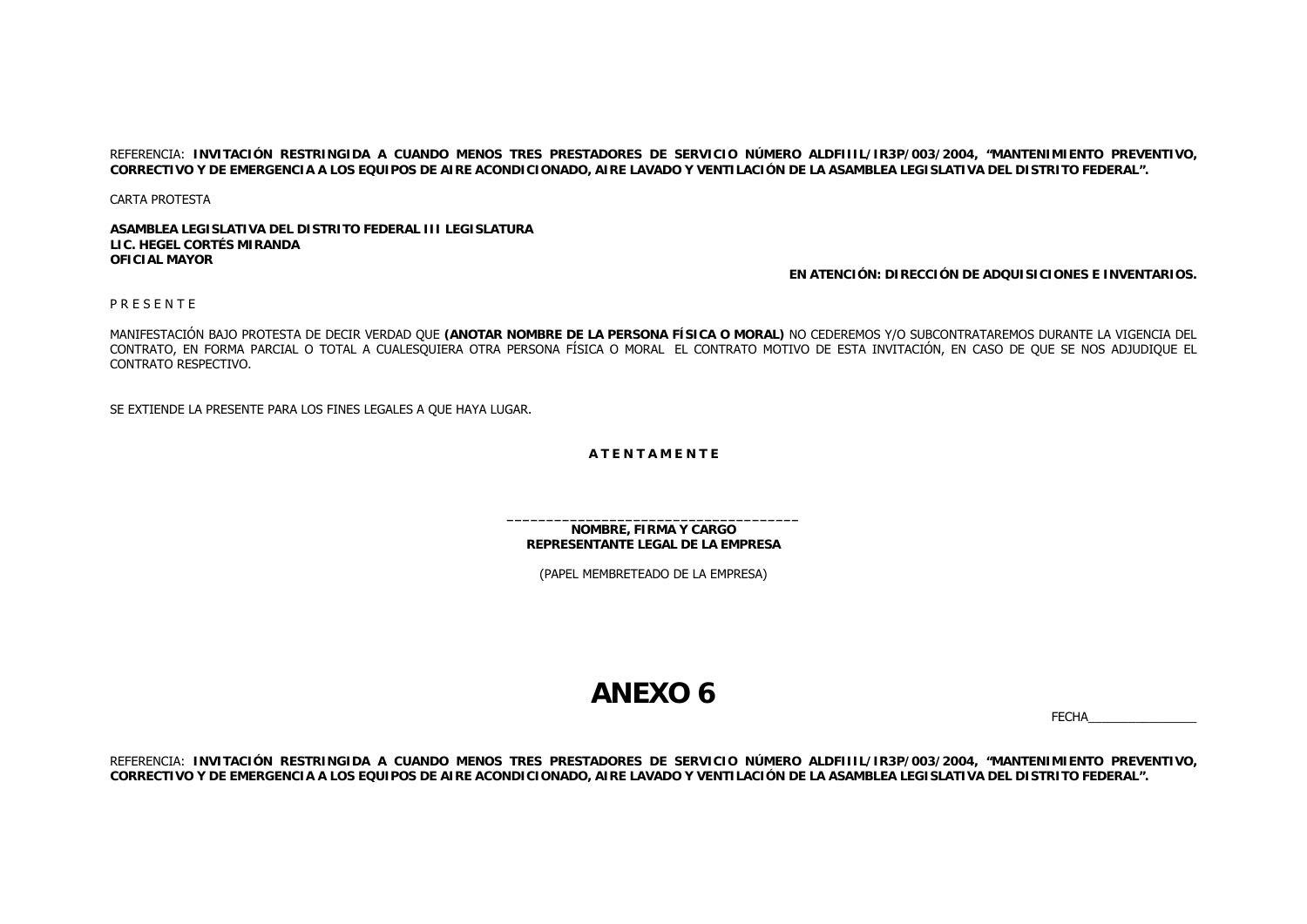CARTA PROTESTA

**ASAMBLEA LEGISLATIVA DEL DISTRITO FEDERAL III LEGISLATURALIC. HEGEL CORTÉS MIRANDAOFICIAL MAYOR**

## **EN ATENCIÓN: DIRECCIÓN DE ADQUISICIONES E INVENTARIOS**

P R E S E N T E

MANIFESTACIÓN BAJO PROTESTA DE DECIR VERDAD QUE **(ANOTAR EL NOMBRE DE LA PERSONA FÍSICA O MORAL)** TIENE LA PLENA CAPACIDAD PARA PROPORCIONAR EL SERVICIO SOLICITADO, ASÍ COMO EL CONTAR CON EL PERSONAL COMPETENTE PARA SUMINISTRAR EL MANTENIMIENTO PREVENTIVO, CORRECTIVO Y DE EMERGENCIA A LOS EQUIPOS DE AIRE ACONDICIONADO, AIRE LAVADO Y VENTILACIÓN DE LA ASAMBLEA EN EL PERIODO QUE SE SEÑALA EN LAS BASES.

SE EXTIENDE LA PRESENTE PARA LOS FINES LEGALES A QUE HAYA LUGAR.

**A T E N T A M E N T E**

**NOMBRE, FIRMA Y CARGO REPRESENTANTE LEGAL DE LA EMPRESA**

(PAPEL MEMBRETEADO DE LA EMPRESA)

## **ANEXO 7**

FECHA\_\_\_\_\_\_\_\_\_\_\_\_\_\_\_\_

REFERENCIA: **INVITACIÓN RESTRINGIDA A CUANDO MENOS TRES PRESTADORES DE SERVICIO NÚMERO ALDFIIIL/IR3P/003/2004, "MANTENIMIENTO PREVENTIVO, CORRECTIVO Y DE EMERGENCIA A LOS EQUIPOS DE AIRE ACONDICIONADO, AIRE LAVADO Y VENTILACIÓN DE LA ASAMBLEA LEGISLATIVA DEL DISTRITO FEDERAL".**

CARTA PROTESTA

**ASAMBLEA LEGISLATIVA DEL DISTRITO FEDERAL III LEGISLATURA LIC. HEGEL CORTÉS MIRANDA OFICIAL MAYOR**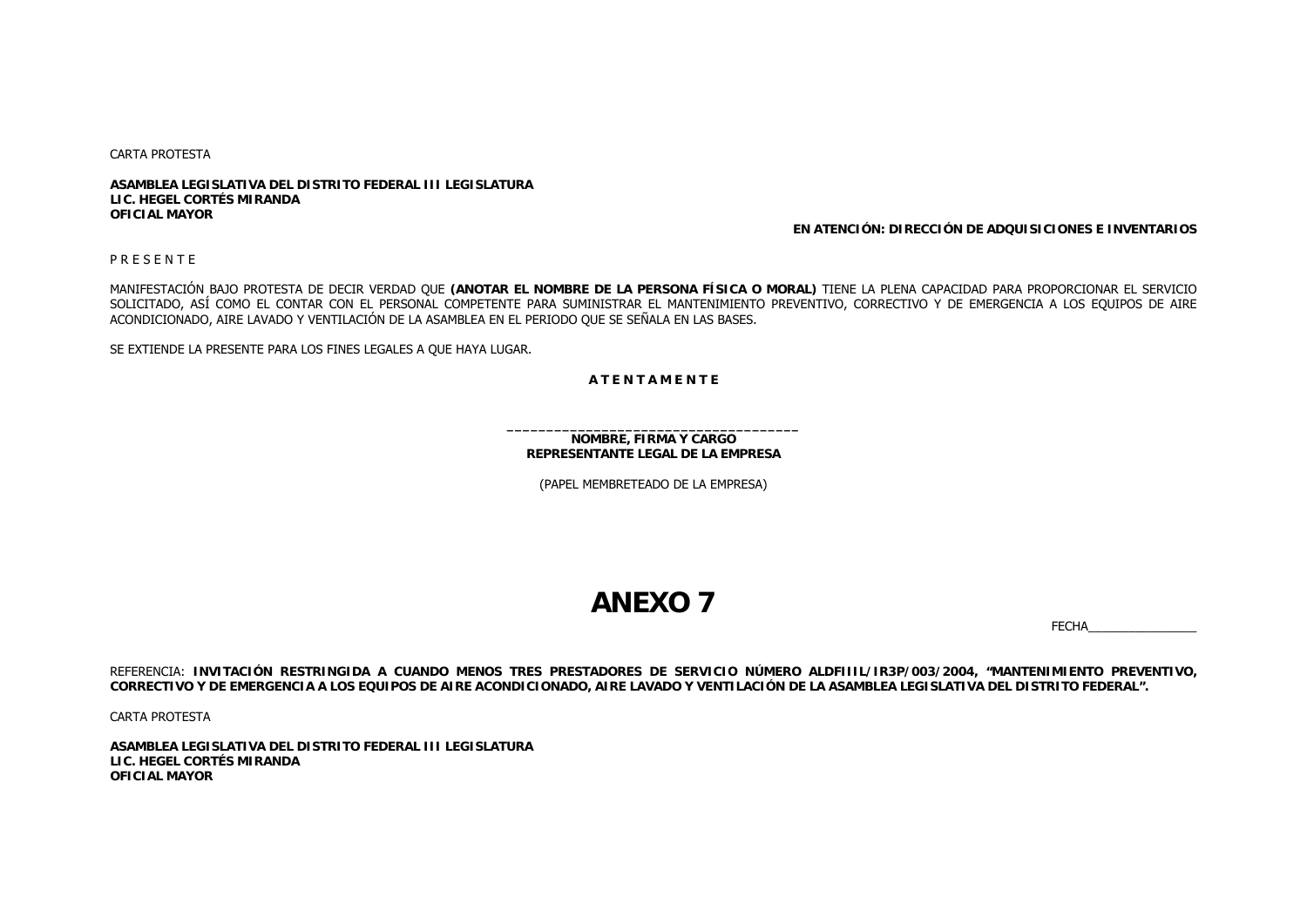**EN ATENCIÓN: DIRECCIÓN DE ADQUISICIONES E INVENTARIOS.**

P R E S E N T E

MANIFESTACIÓN BAJO PROTESTA DE DECIR VERDAD QUE (ANOTAR EL NOMBRE DE LA PERSONA FÍSICA O MORAL) CONTAMOS CON LOS MATERIALES, HERRAMIENTAS Y SUSTANCIAS NECESARIAS PARA REALIZAR LA **"SUMINISTRO DE MANTENIMIENTO PREVENTIVO, CORRECTIVO Y DE EMERGENCIA A LOS EQUIPOS DE AIRE ACONDICIONADO, AIRE LAVADO Y VENTILACIÓN DE LA ASAMBLEA LEGISLATIVA DEL DISTRITO FEDERAL",** EN SU CASO, NOS COMPROMETEMOS ADQUIRIRLOS POR CUENTA PROPIA A LA BREVEDAD POSIBLE. ASIMISMO, SUMINISTRAREMOS AL CIEN POR CIENTO EL SERVICIO QUE SE REQUIERAN EN EL MANTENIMIENTO PREVENTIVO, CORRECTIVO Y DE EMERGENCIA A LOS EQUIPOS DE AIRE ACONDICIONADO, AIRE LAVADO Y VENTILACIÓN DE LA ASAMBLEA, EN CASO DE RESULTAR GANADOR.

SE EXTIENDE LA PRESENTE PARA LOS FINES LEGALES A QUE HAYA LUGAR.

**A T E N T A M E N T E**

**NOMBRE, FIRMA Y CARGO REPRESENTANTE LEGAL DE LA EMPRESA**

(PAPEL MEMBRETEADO DE LA EMPRESA)

## **ANEXO 8**

FECHA\_\_\_\_\_\_\_\_\_\_\_\_\_\_\_\_

REFERENCIA: **INVITACIÓN RESTRINGIDA A CUANDO MENOS TRES PRESTADORES DE SERVICIO NÚMERO ALDFIIIL/IR3P/003/2004, "MANTENIMIENTO PREVENTIVO, CORRECTIVO Y DE EMERGENCIA A LOS EQUIPOS DE AIRE ACONDICIONADO, AIRE LAVADO Y VENTILACIÓN DE LA ASAMBLEA LEGISLATIVA DEL DISTRITO FEDERAL".**

**ASAMBLEA LEGISLATIVA DEL DISTRITO FEDERAL III LEGISLATURA LIC. HEGEL CORTÉS MIRANDA OFICIAL MAYORP R E S E N T E**

**EN ATENCIÓN: DIRECCIÓN DE ADQUISICIONES E INVENTARIOS.**

POR ESTE MEDIO, MANIFIESTO BAJO PROTESTA DE DECIR VERDAD, QUE LA ASAMBLEA LEGISLATIVA DEL DISTRITO FEDERAL, QUEDA LIBERADA DE TODA RESPONSABILIDAD QUE SE DERIVE DE LAS RELACIONES LABORALES QUE SURJAN CON MOTIVO DE LA REALIZACIÓN DEL: **"SUMINISTRO DE MANTENIMIENTO PREVENTIVO, CORRECTIVO Y DE EMERGENCIA A LOS**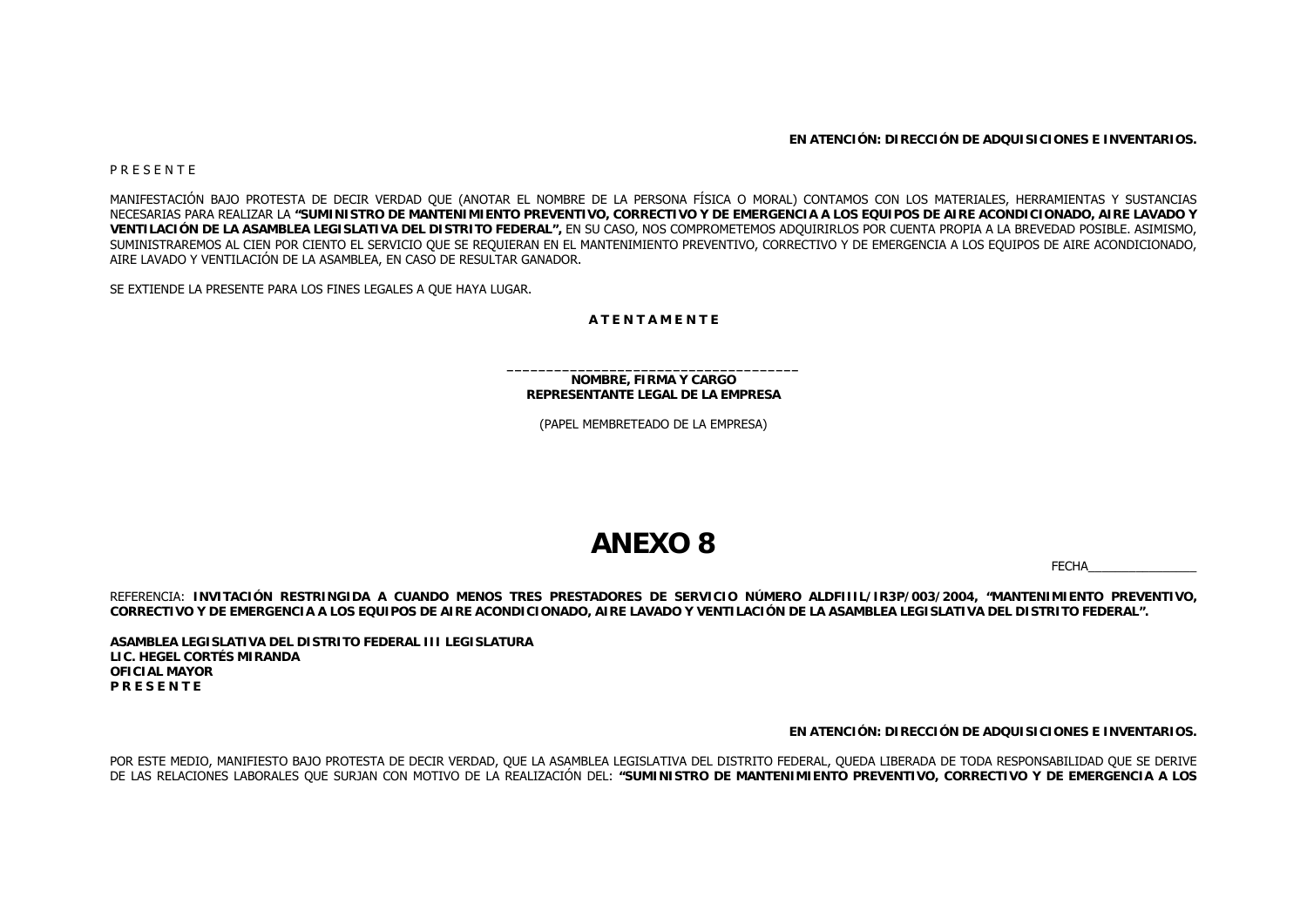**EQUIPOS DE AIRE ACONDICIONADO, AIRE LAVADO Y VENTILACIÓN DE LA ASAMBLEA LEGISLATIVA DEL DISTRITO FEDERAL"**, SIENDO (ANOTAR EL NOMBRE DE LA PERSONA FÍSICA O MORAL), LA ÚNICA RESPONSABLE DE TODAS LAS ACCIONES QUE SE EJERCITEN EN CONTRA DE LA EMPRESA O BIEN, DE LA ASAMBLEA.

SIN OTRO PARTICULAR, LES ENVÍO UN CORDIAL SALUDO

## **A T E N T A M E N T E**

## **NOMBRE, FIRMA Y CARGO REPRESENTANTE LEGAL DE LA EMPRESA**

(PAPEL MEMBRETEADO DE LA EMPRESA)

## **ANEXO 9**

FECHA\_\_\_\_\_\_\_\_\_\_\_\_\_\_\_\_

REFERENCIA: **INVITACIÓN RESTRINGIDA A CUANDO MENOS TRES PRESTADORES DE SERVICIO NÚMERO ALDFIIIL/IR3P/003/2004, "MANTENIMIENTO PREVENTIVO, CORRECTIVO Y DE EMERGENCIA A LOS EQUIPOS DE AIRE ACONDICIONADO, AIRE LAVADO Y VENTILACIÓN DE LA ASAMBLEA LEGISLATIVA DEL DISTRITO FEDERAL".**

**ASAMBLEA LEGISLATIVA DEL DISTRITO FEDERAL III LEGISLATURALIC. HEGEL CORTÉS MIRANDAOFICIAL MAYORP R E S E N T E**

## **EN ATENCIÓN: DIRECCIÓN DE ADQUISICIONES E INVENTARIOS.**

## **PROPUESTA ECONÓMICA**

| <b>CONCEPTO</b>      | <b>CANTIDAD</b> | <b>SUBTOTAL</b> | I.V.A. | <b>IMPORTE</b><br><b>TOTAL</b> |
|----------------------|-----------------|-----------------|--------|--------------------------------|
|                      |                 |                 |        |                                |
| <b>IMPORTE TOTAL</b> |                 |                 |        |                                |

¾ **VIGENCIA DE LA PROPUESTA ECONÓMICA:** SERÁ POR DOS MESES A PARTIR DE SU APERTURA.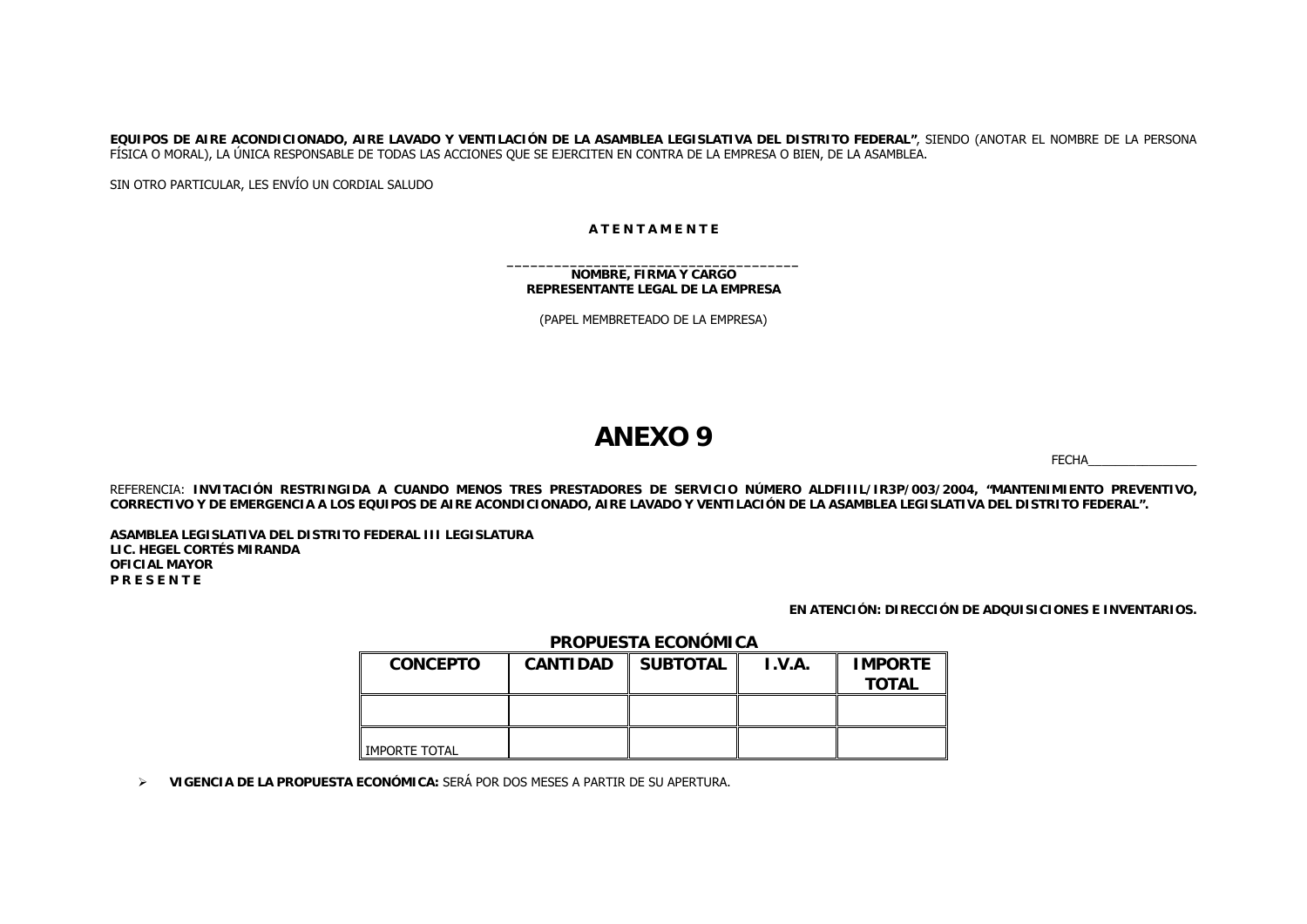### $\blacktriangleright$ **FORMA DE PAGO:**

- ¾ EL PAGO SE EFECTUARÁ POR MENSUALIDAD VENCIDA A TRAVÉS DEL SISTEMA ESTABLECIDO POR LA TESORERÍA GENERAL A LOS 20 DÍAS HÁBILES, DESPUÉS DE PRESENTADA LA FACTURA, DEBIDAMENTE VALIDADA POR LA DIRECCIÓN GENERAL DE SERVICIOS.
- ¾ **LUGAR DE REALIZACIÓN DEL SERVICIO:**
- ¾ LOS LUGARES DE REALIZACIÓN DEL SERVICIO OBJETO DE ESTA INVITACIÓN, SE SEÑALAN EN EL ANEXO TÉCNICO DES ESTAS BASES, TENIENDO COMO DOMICILIO FISCAL LA CALLE DE DONCELES S/N ESQ. ALLENDE, COLONIA CENTRO, DELEGACIÓN CUAUHTÉMOC, C.P. 06010
- ¾ **IMPORTE TOTAL:** SE ANOTARÁ EL PRECIO TOTAL DE LA PARTIDA ÚNICA DEL **MANTENIMIENTO PREVENTIVO, CORRECTIVO Y DE EMERGENCIA A LOS EQUIPOS DE AIRE ACONDICIONADO, AIRE LAVADO Y VENTILACIÓN DE LA ASAMBLEA**, SUBTOTAL, IMPUESTO AL VALOR AGREGADO Y EL TOTAL.
- ¾ **EL I.V.A.,** DEBERÁ INDICARSE POR SEPARADO DEL PRECIO PROPUESTO.
- ¾ **EL PRECIO COTIZADO SERÁ FIJO:** DEBERÁ ESPECIFICAR SU CONFORMIDAD DE QUE DURANTE LA VIGENCIA DEL CONTRATO, ASÍ COMO DE LA PRÓRROGA QUE SE PUDIERE CELEBRAR, LOS PRECIOS NO SUFRIRÁN INCREMENTO.
- ¾ **LA COTIZACIÓN SE DEBERÁ PRESENTAR EN MONEDA NACIONAL.**
- ¾ **DATOS DE GARANTÍA DE SOSTENIMIENTO DE LA PROPUESTA ECONÓMICA:** MENCIONAR EL NOMBRE DE LA AFIANZADORA, NUMERO DE PÓLIZA, IMPORTE DE LA FIANZA O CHEQUE CERTIFICADO, ADEMÁS EN ESTE SOBRE SE DEBERÁ INCLUIR LA GARANTÍA RELATIVA AL SOSTENIMIENTO DE LA MISMA, VER PUNTO 7.1 Y APEGARSE AL TEXTO DEL **ANEXO 10.**
- ¾ LOS DESCUENTOS VOLUNTARIOS QUE SE OFREZCAN EN LA PRESENTACIÓN DE LOS SERVICIOS DEBEN SEÑALARSE POR SEPARADO E INCLUIRSE EN EL SOBRE DE LA PROPUESTA ECONÓMICA.

## **A T E N T A M E N T E**

**NOMBRE, FIRMA Y CARGO REPRESENTANTE LEGAL DE LA EMPRESA**(PAPEL MEMBRETEADO DE LA EMPRESA)

# **ANEXO 10**

**FORMA DE REDACCIÓN DE PÓLIZAS DE FIANZAS QUE GARANTICEN EL SOSTENIMIENTO DE LA OFERTA ECONÓMICA:**